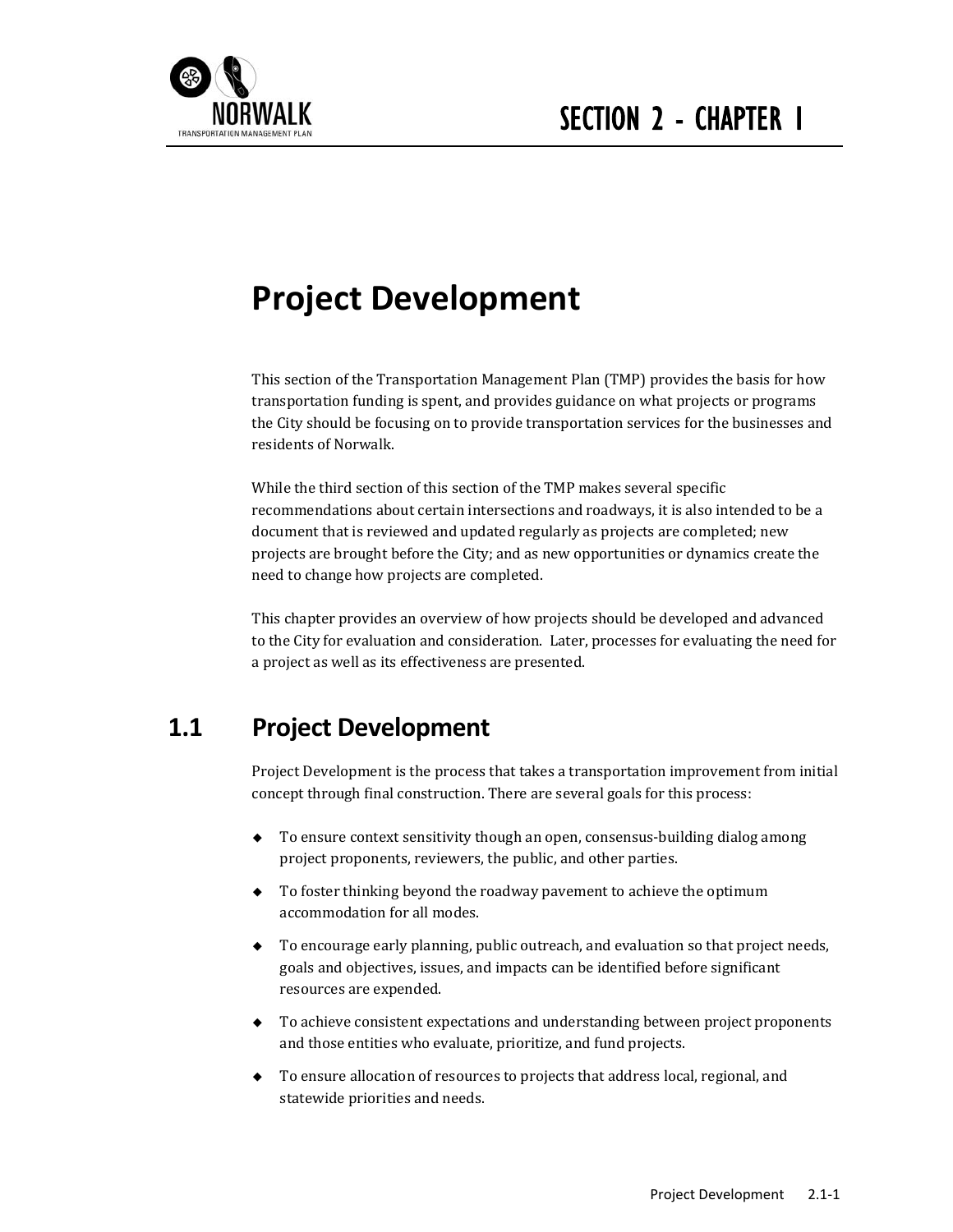

A clear and open process can flush out issues early so that opportunities for project delays and escalating costs are identified and dealt with early in the process and so that those parties involved are not discouraged. Additionally, it can prevent frustration by avoiding building projects in a way that does not meet expectations in addressing the perceived needs. This project development framework, and the principles that it embraces, will:

- $\leftarrow$  Help carry out projects effectively;
- $\bullet$  Ensure good project planning, design, and implementation; and,
- $\triangle$  Set the stage for long-term success.

Effective partnerships on projects are important throughout project development and require strong commitment and action from all involved, whether they be elected officials, local planning and public works professionals, citizens, or consultants. Real partnerships require ongoing relationships of trust and collaboration.

The project development process is one of a set of tools needed to achieve contextsensitive design. The process is structured to encourage public outreach throughout planning, design, environmental review, and construction so that those affected by transportation projects are in general agreement regarding the project's need, the selected approach to meet this need, and the refinements to the project that result as the process evolves.

This project development process is complemented by the inclusion of the project's context as a basic design control. Flexibility for determining specific design elements that satisfy the project need, and are responsive to the context of the project, is essential and methods to accomplish these goals have been presented throughout this report.

## **1.1.1 Project Development Process Overview**

The project development process is initiated in response to an identified need in the transportation system, and it covers a range of activities starting with this identification to a finished set of contract plans, and finally to construction.

The identified transportation need might include one or more of the following: a congestion problem, a safety concern, facility condition deterioration, a need for better multi-modal accommodation, an environmental enhancement, or an economic improvement opportunity.

The development of solutions to address these needs often involves input from transportation planners, community leaders, citizens, environmental specialists, landscape architects, natural resource agencies, local public works officials, permitting agencies, design engineers, financial managers, and agency executives. Solutions might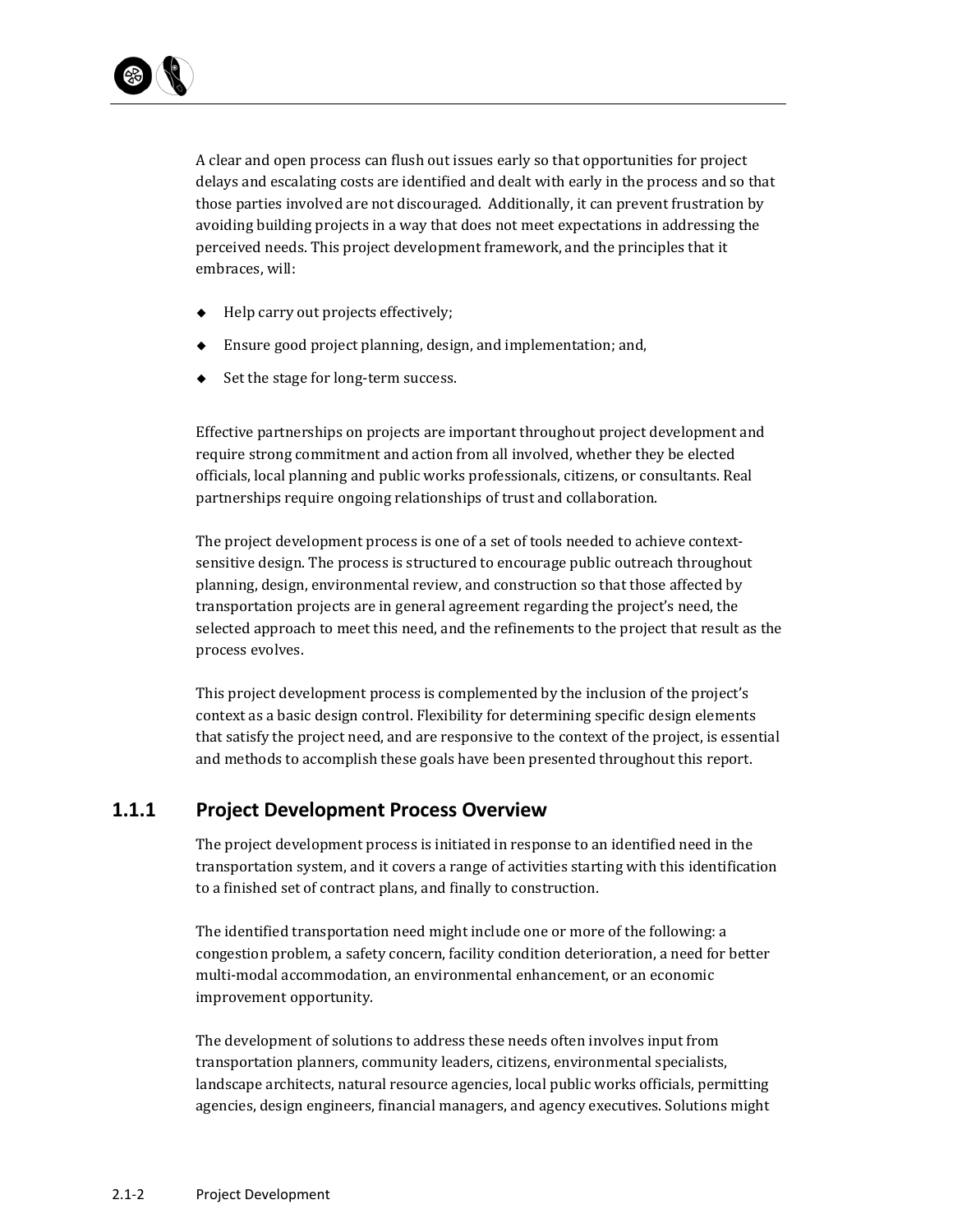target a single mode of transportation, or address the range of road users including pedestrians, bicyclists, transit operators, automobile drivers, and truckers moving freight and goods. It is critical to the success of a project to engage the right team of people on the project from the beginning.

The sequence of decisions made through the project development process progressively narrows the project focus and, ultimately, leads to a project that addresses the identified needs. There should be ample opportunities for public participation throughout the process. 

Transportation decision-making is complex and can be influenced by legislative mandates, environmental regulations, financial limitations, agency programmatic commitments, and partnering opportunities. Decision-makers and reviewing agencies, when consulted early and often throughout the project development process, can ensure that all participants understand the potential impact these factors can have on project implementation. A seven-step project development process is defined to move a project from problem identification to completion, as illustrated in Exhibit 2-1-1. It should be noted that this process is geared towards capital improvement projects, and therefore maintenance projects as well as traffic calming projects may follow different processes.

Within Section 2 of the TMP, Chapter 2 discusses Policies and Strategies that the city should undertake; Chapter 3 discusses how the City should approach Travel Demand Management;, Chapter 4 discusses the City's approach to Traffic Calming, and Chapter 5 presents how Traffic Impact Studies should be conducted.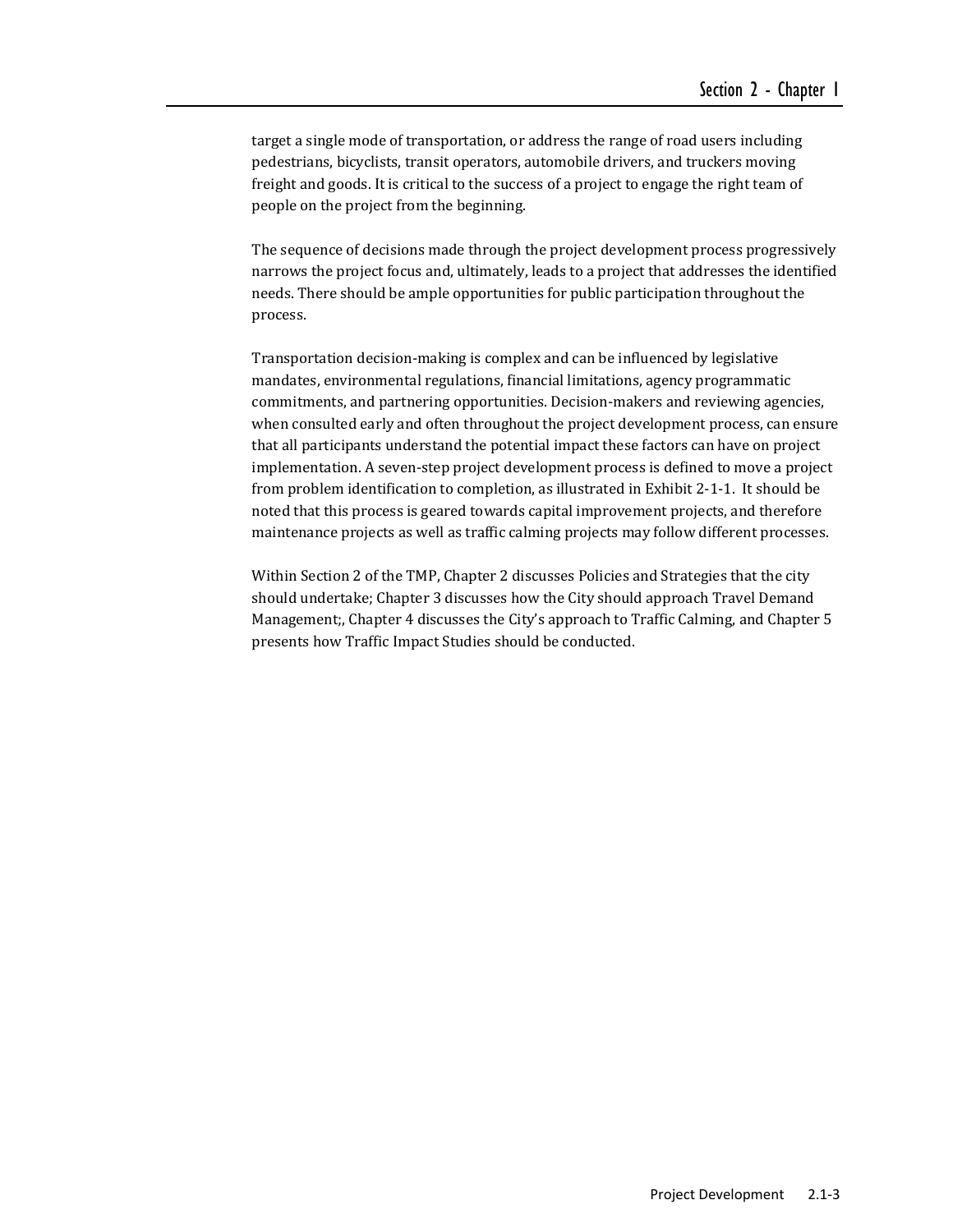## **Exhibit 1‐1 Overview of Project Development**



These seven steps are described in detail in the subsequent sections of this chapter.

# **1.2 Step I: Problem/Need/Opportunity Identification**

Projects begin with the identification of a problem, need, or opportunity. These projects reach across all modes of transportation (bus, rail, bike, pedestrian, auto, etc.) to make modal connections and improvements consistent with sound land use planning. A new project proposal can result through planning initiatives from the City of Norwalk or the State, as well as arise from community, legislative, or citizen input.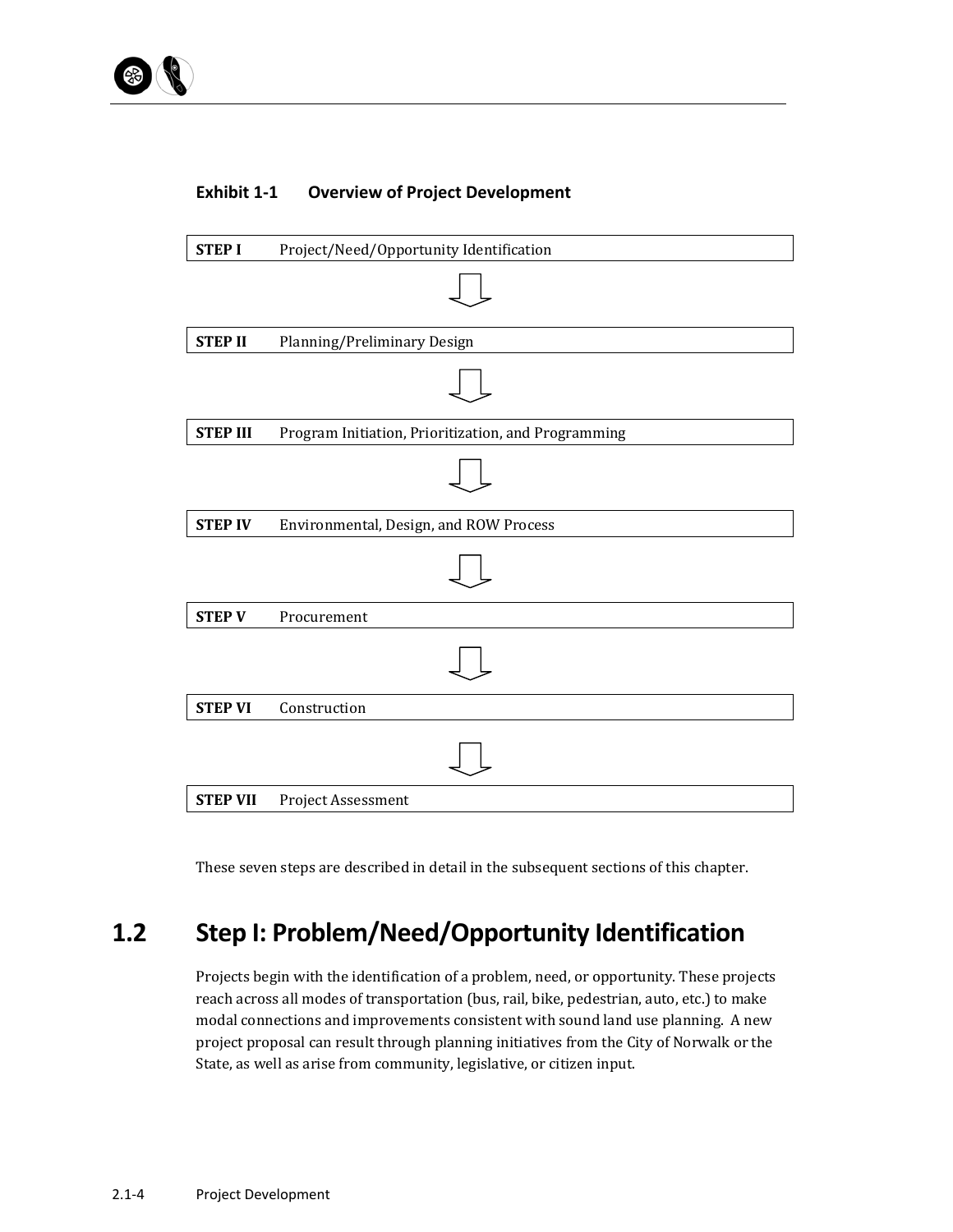As problems, needs, or opportunities for improvements arise they can be simple and straightforward, or complex in nature without an obvious solution at the start.

As a first step in the project development process, the proponent would lead an effort to:

- $\blacklozenge$  Define the problem, need, or opportunity based on objective criteria;
- Establish preliminary project goals and objectives; and,
- Define the scope of planning and public outreach needed.

## **1.2.1 Goals**

Through public outreach, discussions with City staff, and stakeholder interviews, a set of goals will be established. The goals reflect the City of Norwalk's priorities for the multimodal transportation network and will enable the City to prioritize transportation improvements based on a data-driven needs assessment for each potential project. The goals for the City should be as follows:

#### **1.2.1.1 Goal 1: Safety**

Goal 1 aims to quantify existing safety deficiencies with the objective of improving the City of Norwalk's transportation system in a way to minimize crashes and other safety related incidents.

#### **1.2.1.2 Goal 2: Vehicular Access and Mobility**

Goal 3 aims to improve the City of Norwalk's roadway system thereby reducing congestion within the City with the objectives of facilitating commercial movement and access to activity centers and redevelopment areas, minimizing use of residential streets as cut-through and truck routes, and improving overall mobility for drivers.

#### **1.2.1.3 Goal 3: Pedestrian and Bicycle Access and Mobility**

Goal 3 aims to enhance the pedestrian and bicycle experience in the City of Norwalk with the objectives of providing a friendly, safe and convenient environment to better accommodate existing pedestrian and bicyclists as well as to encourage more people within the City to utilize these alternate modes.

#### **1.2.1.4 Goal 4: Degree of Support**

Goal 4 aims to allow for public input in decisions concerning the City of Norwalk's transportation system with the objective of providing a transparent forum that considers a wide variety of suggestions and concerns.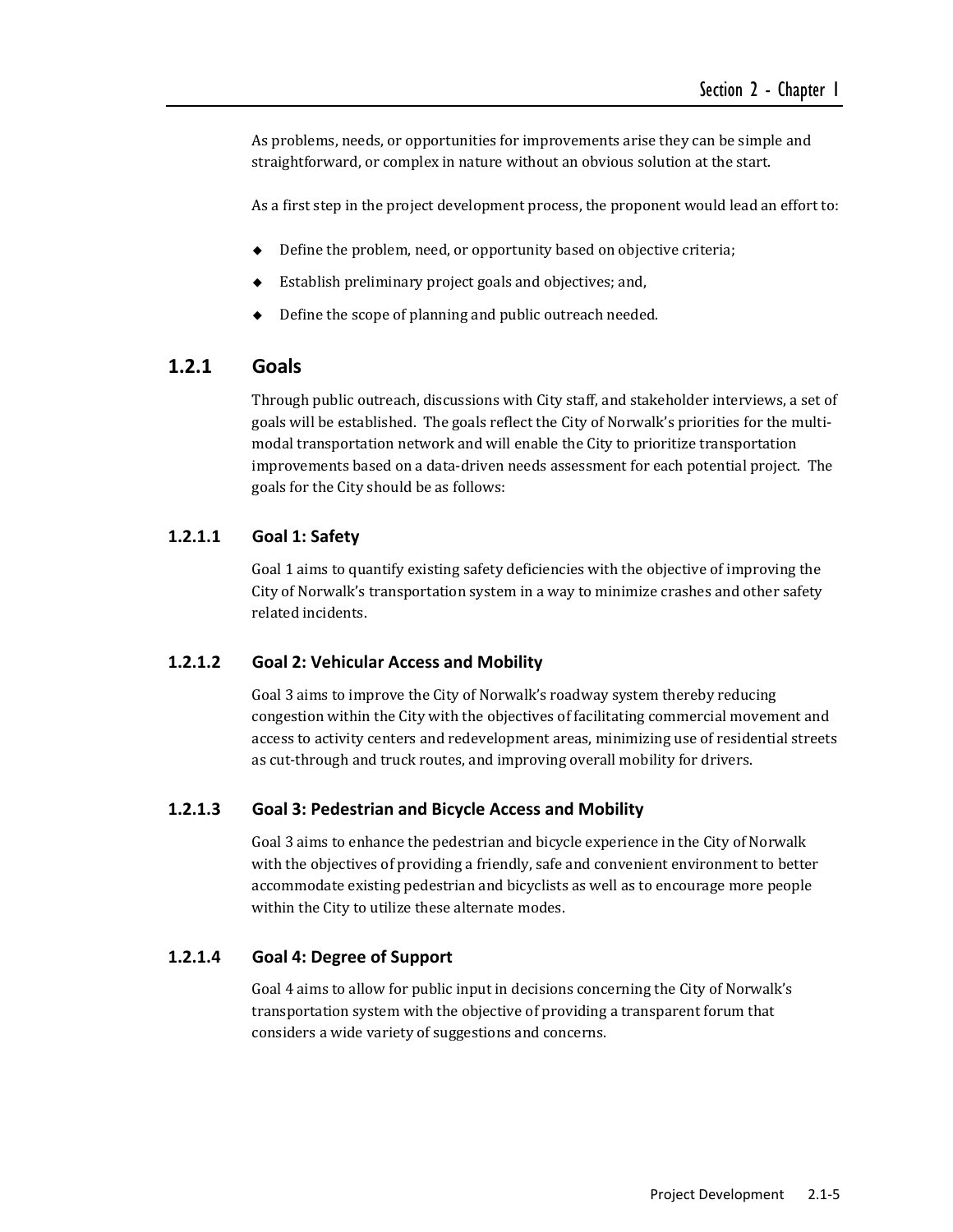

## **1.2.2 Transportation Evaluation Criteria**

Transportation evaluation criteria (TEC) are typically used to assess whether proposed transportation projects should be supported with funding. Criteria for the City of Norwalk were developed after the overall goals described above were established. As part of the development of the TMP, unified weights were assigned to each goal and a point system (or level of effectiveness/importance) was developed for each criterion to reflect the City's priorities.

#### **1.2.2.1 Goal 1: Safety**

- Crash Ratio  $(RA/RC)$  Safety is often evaluated by looking at the history of crashes to indicate where safety issues may exist. Intersections or roadways that have the greatest number of crashes per vehicular traffic volume may indicate that a preexisting condition exists that is affecting the safety of the roadway. Locations with the highest crash rates should be prioritized for improvements.
- $\blacklozenge$  Number of Fatal Crashes Although number of crashes is important to assess a location's safety level, the severity of the crash can also inform officials of an unsafe location. If a fatality occurred at a particular location, it warrants the need of a thorough evaluation and prioritization for improvements.
- $\bullet$  SLOSSS List Inclusion A location included in the SLOSSS list indicates it presents safety deficiencies. The SLOSSS list is maintained by ConnDOT for locations under State jurisdiction. Locations under the City of Norwalk jurisdiction may also be evaluated, however, by using the same methodology. If a location has a Crash Ratio greater than 1 and a number of crashes greater than 15, then this location should be treated as if it was included in the SLOSSS list.
- $\blacklozenge$  Pedestrian/Bicycle Crashes Pedestrians and bicyclists are more vulnerable than people protected by vehicles. Thus, locations with these type of crashes will be prioritized for improvements.
- $\blacklozenge$  Vehicular Speeds One of factors that contribute towards unsafe conditions is speeding. Locations where speeds are consistently above the speed limit create a potentially unsafe environment for drivers, pedestrians and bicyclists.

#### **1.2.2.2 Goal 2: Pedestrian and Bicycle Access and Mobility**

- ◆ Condition of Pedestrian Facilities Adequate, convenient and well-maintained facilities are essential to provide a safe and comfortable pedestrian environment. Locations with inadequate or lacking pedestrian facilities will be prioritized for improvements.
- $\blacklozenge$  Existing Pedestrian Volumes Pedestrian volumes is a good indication of the need for pedestrian facilities at a particular location. Locations with high pedestrian volumes will be prioritized for improvements. If appropriate, locations that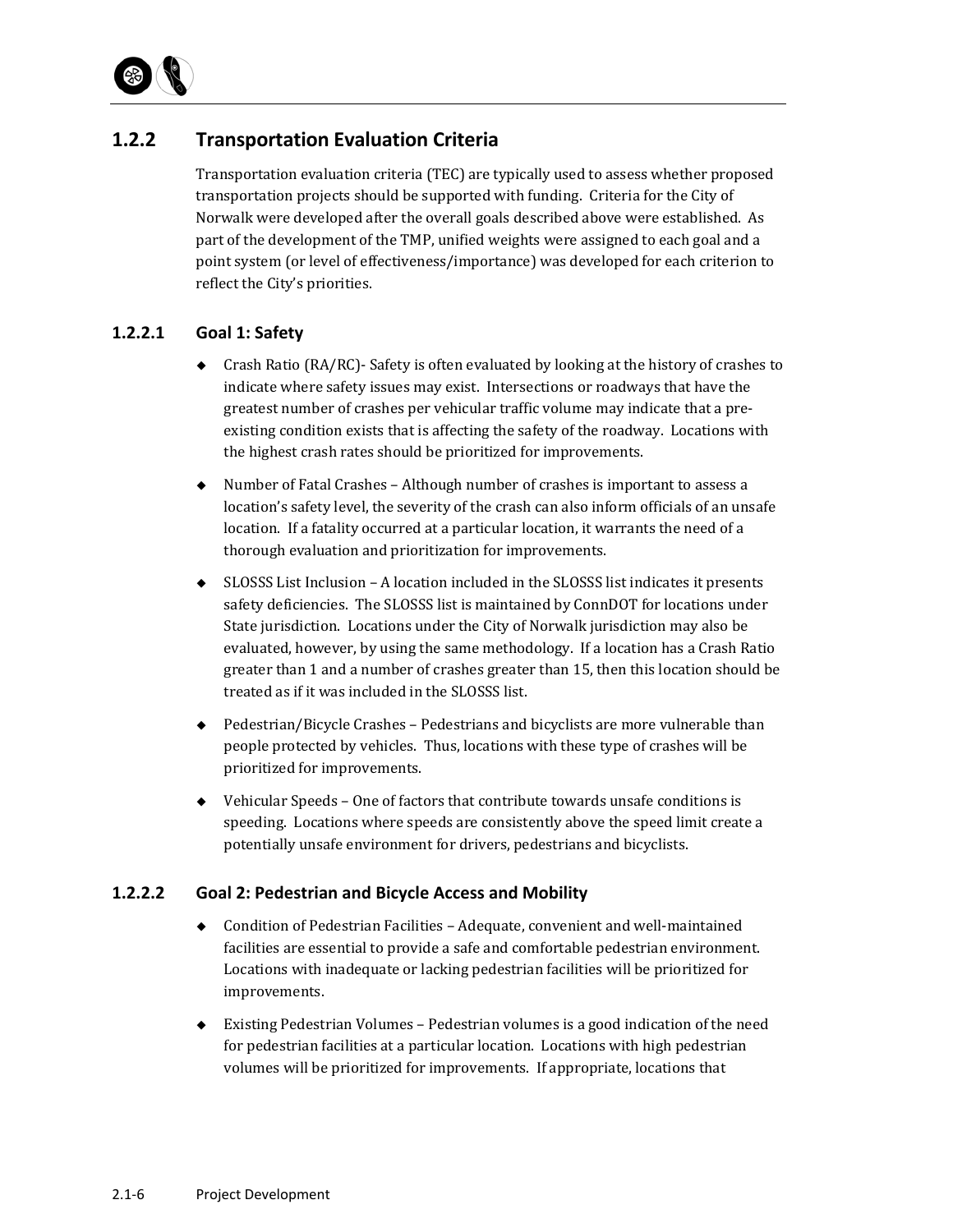currently have low pedestrian volumes, but would likely see an increase if facilities were provided, may consider using projected future volumes.

- $\bullet$  Condition of Bicycle Facilities Adequate, convenient and well-maintained facilities are essential to provide a safe and comfortable bicycling environment. Locations with inadequate or lacking bicycle facilities will be prioritized for improvements.
- $\bullet$  Existing Bicycle Volumes Bicycle volumes is a good indication of the need for bicycle facilities at a particular location. Locations with high cyclist volumes will be prioritized for improvements. If appropriate, projected future volumes may be used as in some situations low bicycle volumes are the result of the lacking in bicycle facilities.
- Designated Pedestrian/Bicycle Corridor The City of Norwalk has recently completed the Pedestrian & Bikeway Transportation Plan<sup>1</sup> which presents a detailed plan for current conditions of bike/pedestrian facilities, priority corridors, schematic designs, and a recommended improvement Plan for the City. These priority corridors were identified as locations deemed most appropriate for use by pedestrians and/or cyclists by the City and should be considered when developing Project Need statements. These facilities will be prioritized for improvements. Additionally, there are a number of other studies and projects that are on-going in and around the City that should also be considered. A complete and updated listing of these projects and plans can be found on the City of Norwalk's website, and include:
	- o Norwalk's Connectivity Plan
	- o Central Norwalk Transportation & Pedestrian Master Plan
	- o Circulator Study
	- o Oyster Shell Park Plan
	- o The Connecticut Statewide Bicycle and Pedestrian Plan
	- o SWRPA Bicycle & Pedestrian Studies (including the Merritt Parkway Trail Study, the Norwalk River Valley Trail, and the Connecticut Coastal Access Guide).
- Primary Access to Transit Service Efficient use of transit services require that adequate, convenient and safe access to stations and stops be provided. Thus, pedestrian facilities in particular, but also bicycle facilities, that connect people to transit will be prioritized for improvements.
- $\blacklozenge$  Primary Access to Activity Center Facilities that provide access to an activity center such as schools, libraries, churches, parks or recreation areas, neighborhood centers and hospitals, among others, will be prioritized for improvements.

<sup>1</sup> *Norwalk Pedestrian & Bikeway Transportation Plan*, Fitzgerald & Halliday, Inc. (FHI), 2011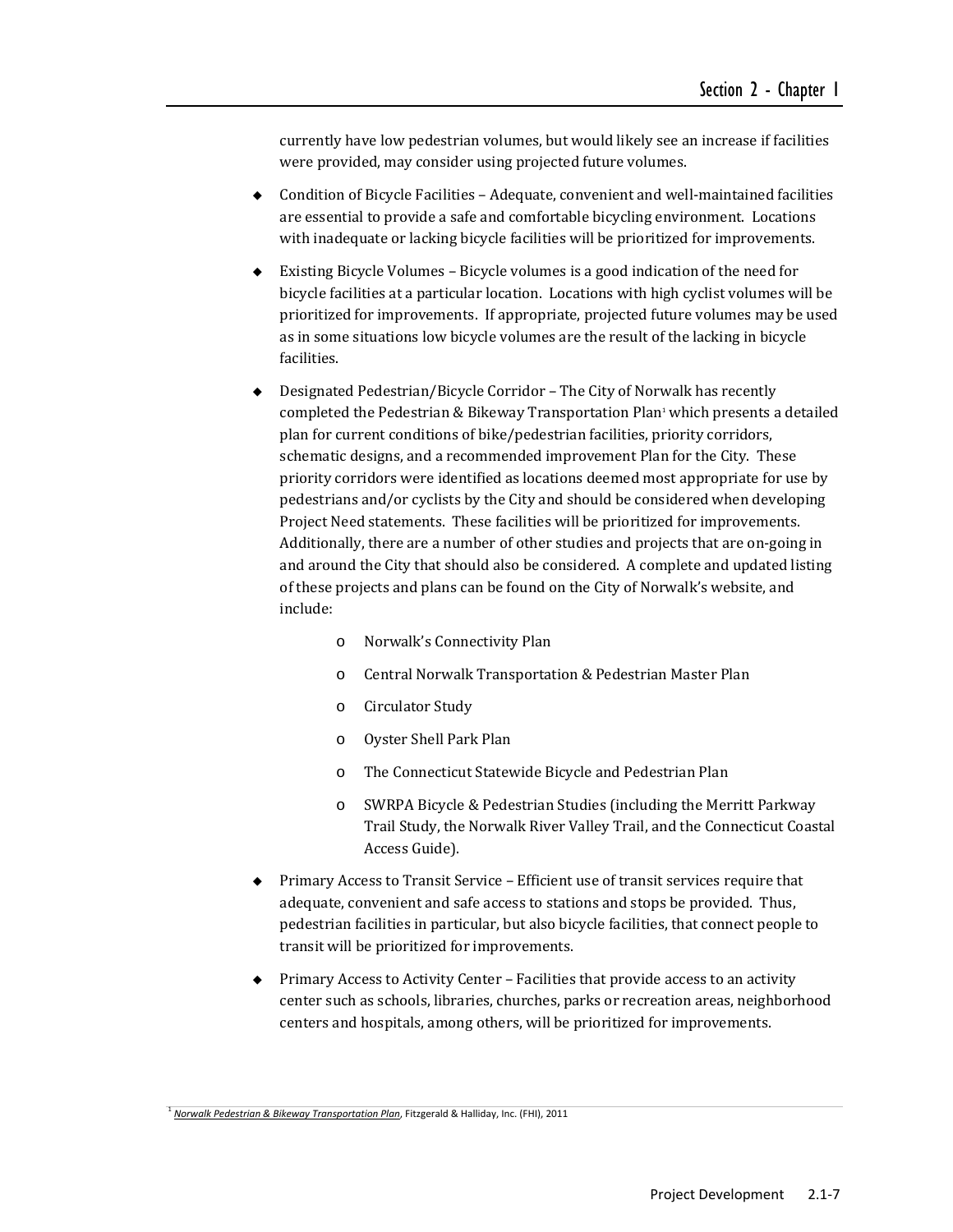

#### **1.2.2.3 Goal 3: Vehicular Access and Mobility**

- $\blacklozenge$  Existing Traffic Volume One component of improving access and mobility is to target projects that improve travel for the greatest number of people. Traffic volumes provide an indication of which facilities receive the greatest use based on existing travel patterns. Therefore, road links with higher traffic volumes indicate a greater existing travel demand and should receive priority over links with lower traffic volumes.
- $\leftrightarrow$  Heavy Truck Traffic Economic development is a key component of access and mobility. Those roadways or intersections that carry heavy truck traffic are assumed to be critical to economic development and will be prioritized over facilities that do not carry heavy truck traffic. Conversely, when truck traffic travels along residential streets, it creates an undesirable environment. In this case, residential roadways or intersection that carry heavy truck traffic are assumed to present a neighborhood issue and should receive priority over other residential facilities that do not suffer from heavy truck traffic.
- $\bullet$  Operations Congestion is one of the main deterrents in allowing for good vehicular access and mobility. Unaccountable hours of productivity are lost to congestion every day. As such, heavily congested locations will be prioritized for improvements. If appropriate, these improvements may occur at a nearby facility (such as a parallel route) in case of cut-through situations or inadequate use of a facility based on its functional classification.
- $\blacklozenge$  Pavement Condition The quality of the pavement condition is a major factor in providing high-quality access and mobility. Therefore, roadways with lower pavement condition ratings will receive higher priority than links with higher ratings.
- ◆ Primary Access to Commercial Areas The City of Norwalk's transportation network not only provides access for residents, it also plays a critical role in economic development within the City. Therefore, facilities that are proximate to Priority Development zones and/or targeted commercial areas may serve as important access routes for economic development activities and should receive priority over roadway links that are further from these areas. Consultation with the City's Redevelopment and/or Planning and Zoning Staff should be made to determine if the area falls within or near one of the Cities economic development areas.
- $\rightarrow$  Transit Corridor Transit has the ability of transporting a much larger number of users than any other mode of transportation. As such, emphasis on facilities that serve public transportation can potentially benefit mobility to the greatest extent. Transit corridors, consequently, will be prioritized for improvements.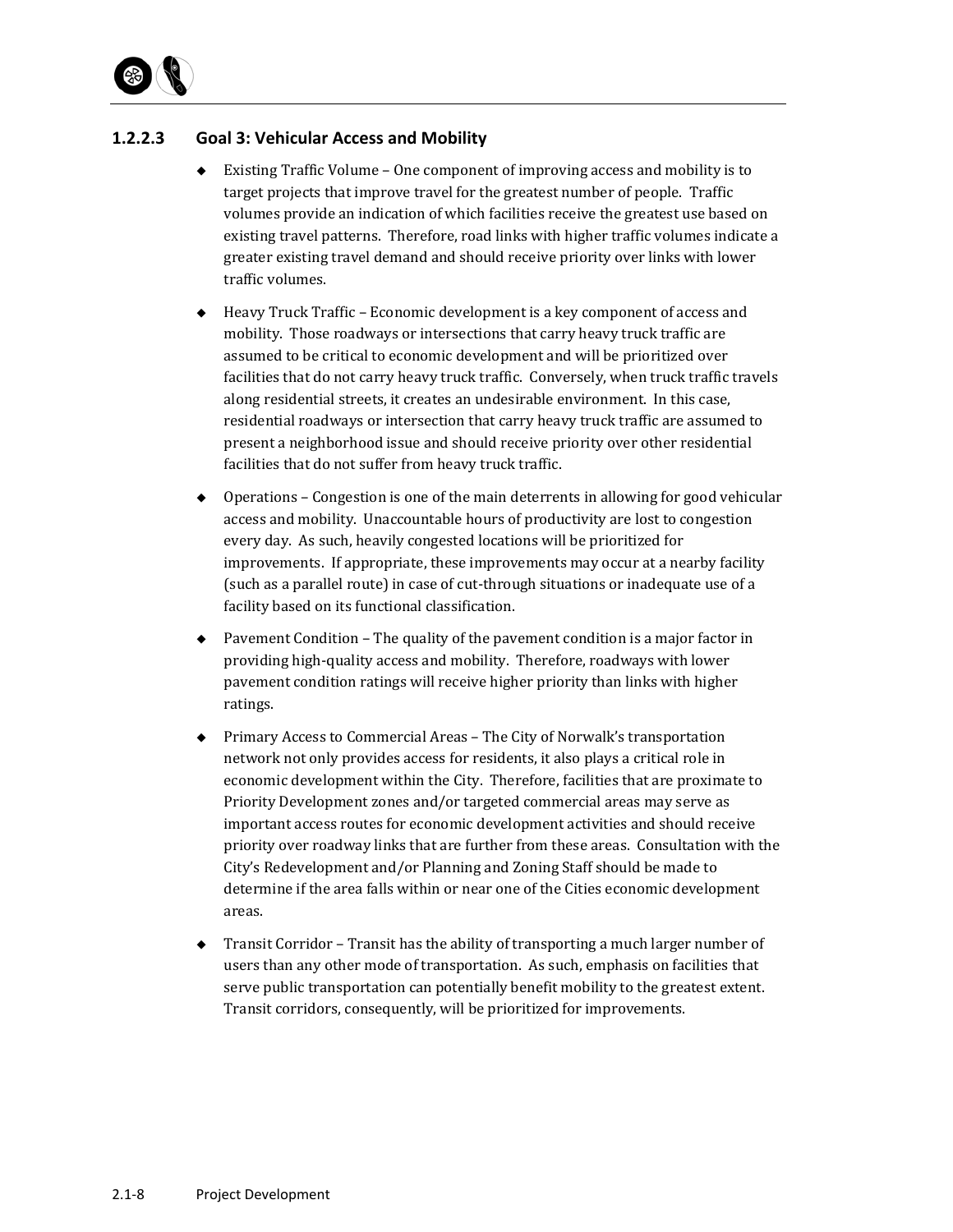#### **1.2.2.4 Goal 4: Degree of Support**

- $\bullet$  Degree of Public Support As emphasized throughout this Chapter, public involvement during all steps of this process is crucial. A project that is well received by most interested parties has a higher chance of success and is likely to be more beneficial to the City. Thus, projects with a higher level of support will be prioritized for improvements.
- ◆ Potential Funding Sources- A variety of funding alternatives exists for transportation improvements aside from City moneys. Projects with alternate funding sources, either partial or full, have some advantage over those that would require full City funding.

## **1.2.3 Project Need Form**

This step in the project development process leads to completion of a Project Need Form (PNF). The PNF provides sufficient material to allow City staff to understand the transportation  $need(s)$ , and results in one of the following three outcomes:

- $\blacklozenge$  Verification of the problem, need, or opportunity to enable it to move forward for consideration of design efforts;
- $\bullet$  Determination of the level of further project planning warranted; or,
- Dismissal of a project from further consideration.

A copy of the Project Need Form is provided in Appendix of this report. Electronic versions of this form and instructions for completion can be found on the City of Norwalk's website (www.norwalkct.org).

At the beginning of this process, the proponent should meet with appropriate City staff. This proactive, informal review and consultation can help ensure the project will develop with fewer problems in future phases.

The Project Need Form is important to define the condition, deficiency, or situation that indicates the need for action — the project need. The statement should be supported by facts, statistics, or even by plans or photographs to the extent that information is available. 

It is critical that the proponent understand that project "need" is not a project "description" (such as "replace a bridge" or "reconstruct a road"). That approach "decides" the project outcome too early in the process. A goal of the PNF is to state, in general terms, the deficiencies or needs related to the transportation facility (such as "the bridge is structurally deficient" or "the pavement is in poor condition"). The Project Need Form should document the problems and explain why corrective action is needed. Example of a need could be: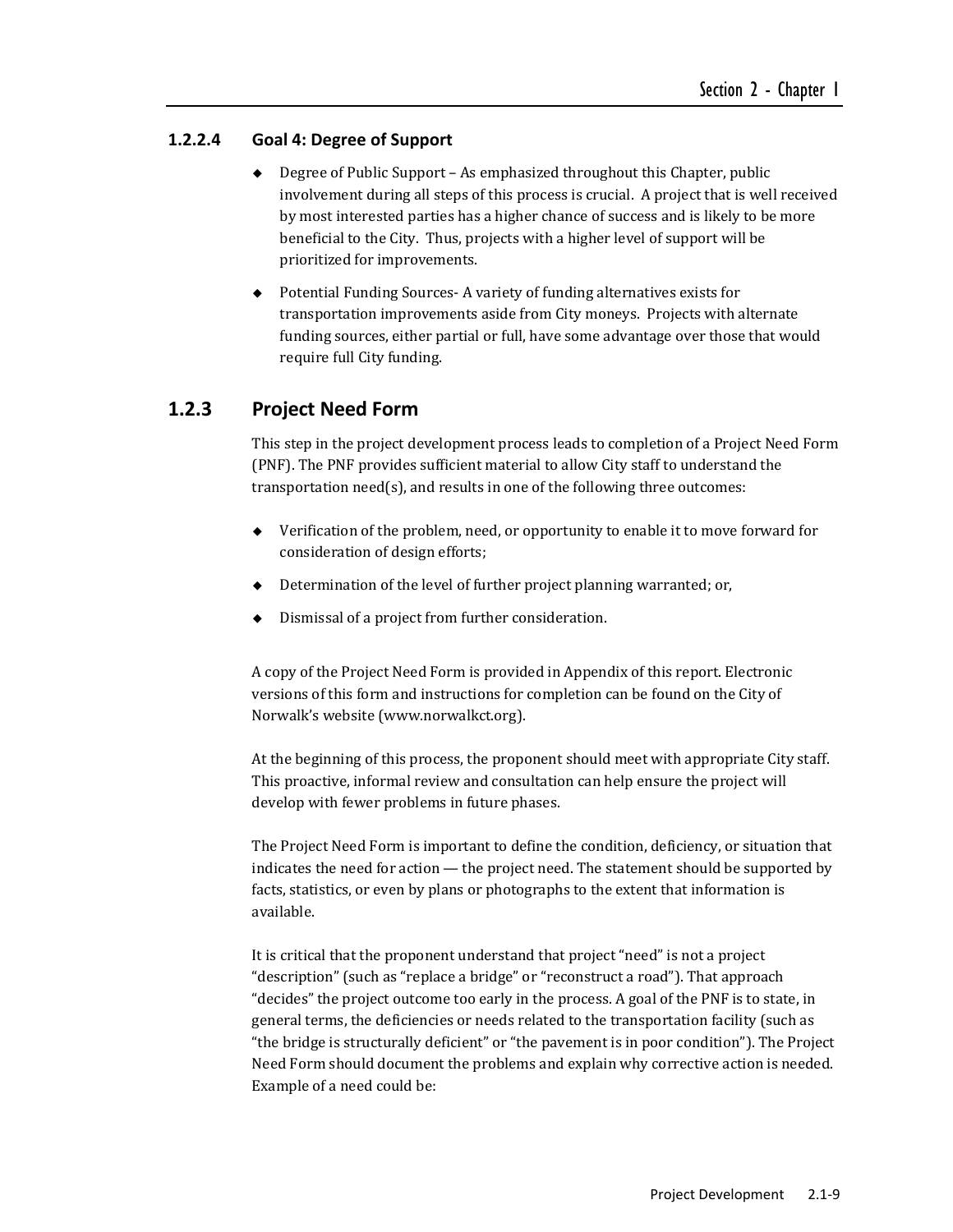

- $\bullet$  The intersection is hazardous. The high-crash rate at the intersection illustrates this problem.
- $\blacklozenge$  There is significant congestion at the intersection. During peak periods, traffic from the side street has difficulty exiting onto the main street and long queues develop.
- $\blacklozenge$  There is no formal accommodation for bicycles or pedestrians between the elementary school and the large residential neighborhood to the north where a significant portion of the student body live.

The purpose of a project is driven by these needs. As examples, the purpose might be to improve safety, to enhance mobility, to enhance commercial development, to improve structural capacity, to enhance pedestrian and bicycle movement, etc., or some combination of these. The Transportation Evaluation Criteria discussed above are part of the Project Need Form, and will allow the City to objectively develop a preliminary project priority list.

#### **1.2.3.1 Identify Project Constituents and Public Outreach Plan**

When defining the project need, the proponent should also think about public support of the project. To achieve this, the Project Need Form includes a degree public support section. To demonstrate the degree of support, the Proponent should include with the Project Need Form:

- $\blacklozenge$  Identification likely interested parties and stakeholders;
- $\bullet$  Documentation of public outreach and feedback to date (if any); and
- $\bullet$  Outline of a public participation process for moving forward.

It is important that the proponent be fair and objective in selecting who might be interested in a particular project. Simply identifying "supporters" and "like minded" individuals, while excluding potential "detractors" and "alternative minded" individuals, does not serve to advance the project cooperatively. If unsure, the proponent should work with the City staff to identify and seek assistance in reaching out to all possibly affected parties.

#### **1.2.3.2 Project Need Form Review**

Once the Project Need Form is prepared, it is submitted to the City staff for initial review. 

The intent of the Project Need Form review process is to allow the proponent to propose a project at its most basic level to the City. Through this process, City staff can provide guidance for project scoping and planning considerations, in addition to suggestions for likely steps needed for project approvals. This guidance can be very valuable, especially if given before the proponent invests significant time and resources in the project design.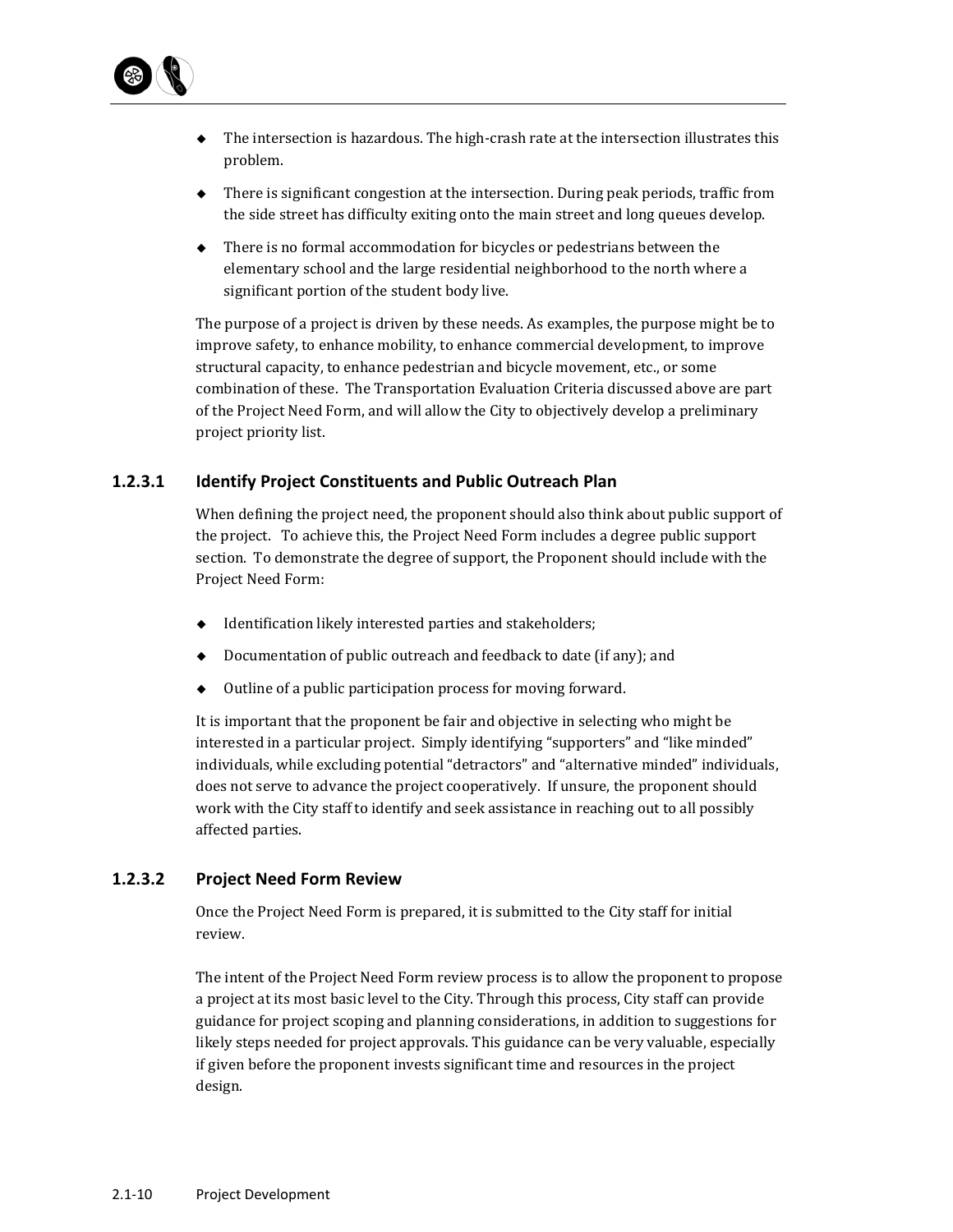Through this review, the proponent may be asked to answer questions that arise from the PNF review, to provide further documentation on the alternatives considered, and/or to complete (additional) public outreach.

After the Project Need Form has been reviewed and evaluated by the City, the project would be inserted on the preliminary priority list based on the points scored on the PNF per the Transportation Evaluation Criteria discussed previously. If the project places high enough on the list, it would then become eligible to move into Planning/Preliminary Design (Step II). Some projects that are straightforward, or are supported by prior planning studies, are expected to move directly to Project Initiation (Step III). 

#### **Step I Outcomes**

The following are potential outcomes from Step I of the development process:

- Agreement by the project proponent and the City on the problem and project definition (extent and magnitude) to enable it to move forward into planning/design (no further documentation required);
- Determination that there is a problem, need, or opportunity to address but further project planning is warranted to better define the project need (resubmission of PNF);
- Advice on alternatives to consider in the planning/preliminary design process;
- Placement of the project in the preliminary priority list; or
- A recommendation that the project need is not great enough to advance to implementation/design efforts and (in its current form) should be dismissed from further consideration.

# **1.3 Step II: Planning/Preliminary Design**

In this phase, the proponent advances the project design at a minimum to the extent that issues, impacts, and potential approvals required can be identified.

The Project Need Form and its review will help to outline the scope of issues to be considered in this phase. The level of planning and design need will vary widely based on the complexity of the project (from streamlined to more involved and complex). A more involved alternatives analysis is integrated as part of this process for all new facilities. It is also required for improvement or expansion projects where the feasibility of achieving the desired enhancements with acceptable impacts and reasonable investment is unclear at the outset. During the review of the Project Need Form, the necessary level of effort and responsibilities for planning will be determined. Typical planning requirements for different project types are illustrated in Exhibit 1-2.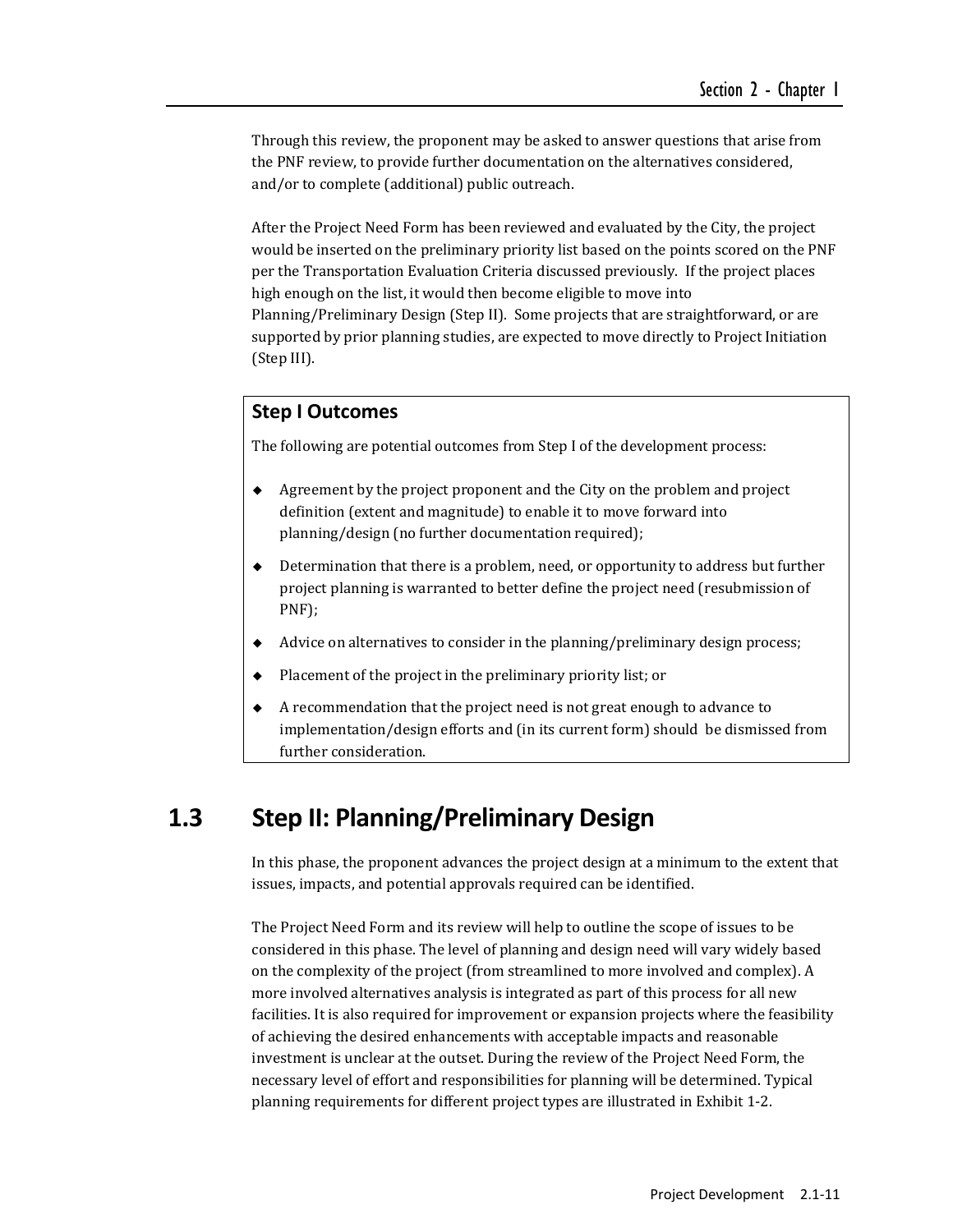

For a straightforward project (examples might include a sidewalk project, roadway resurfacing, or a traffic signal equipment upgrade), the proponent can seek approval to proceed directly to Project Initiation from the Project Need Form. In this case, the proponent defines the actions proposed to address the project need(s), describes the alternatives considered (if necessary), and documents any anticipated impacts as part of the Project Need Form. (This may also be the best approach where detailed planning for the project has already occurred and is documented).

For more complex projects (as examples, if there are several alternatives to consider, if there are contextual constraints which add complexity to the solution, or if there is keen public interest), the proponent should advance the proposed project further to provide the City with sufficient information for the next step in the process, Project Initiation.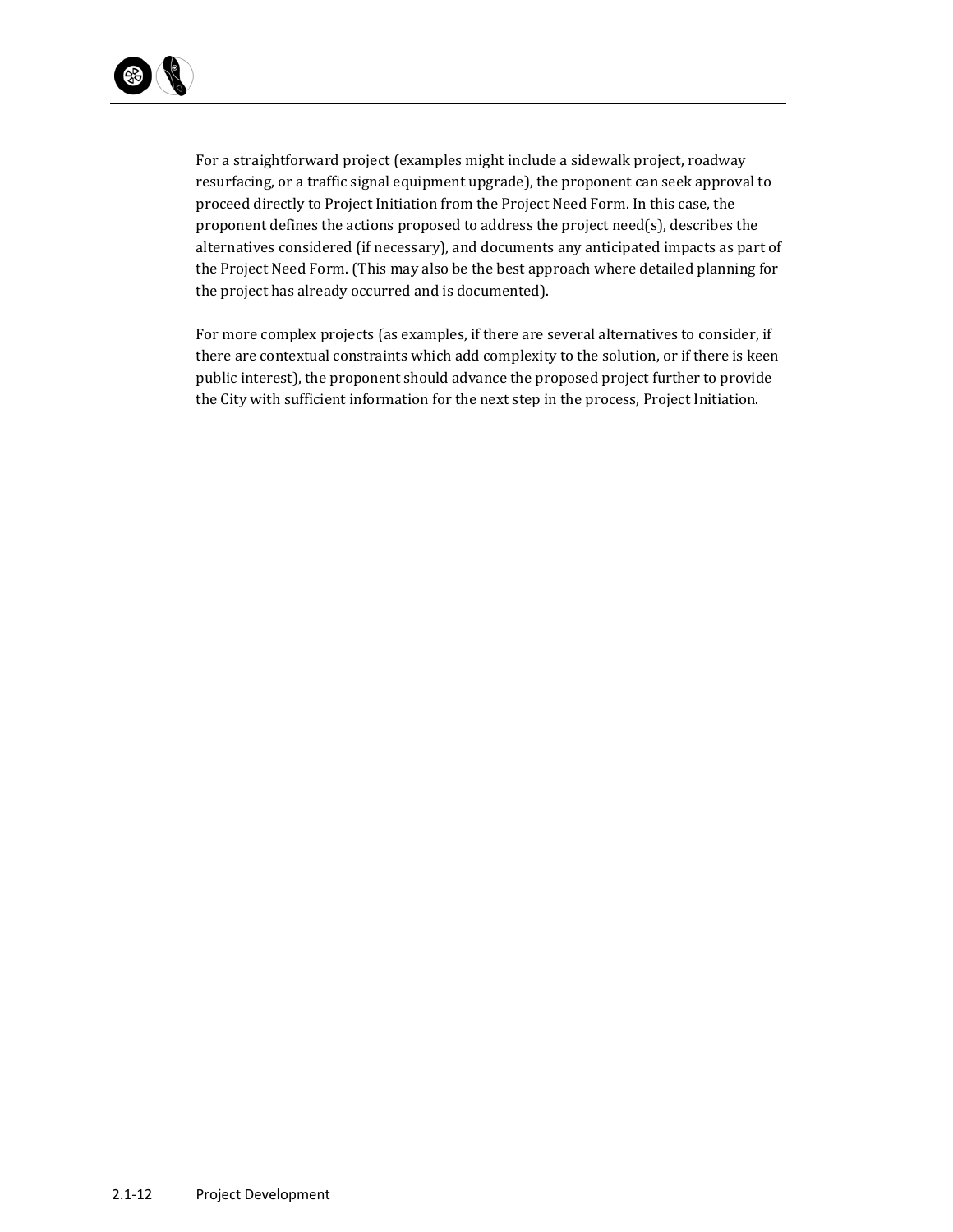|                                                    | Likely Planning Approach |                        |              |
|----------------------------------------------------|--------------------------|------------------------|--------------|
|                                                    | <b>Project Planning</b>  |                        |              |
|                                                    |                          | Focused on a Clear and | Full         |
|                                                    | Project Need             | Feasible Solution and  | Alternatives |
|                                                    | Form                     | <b>Minor Variants</b>  | Analysis     |
| <b>System Preservation</b>                         |                          |                        |              |
| Roadways, Sidewalks, and Multiuse Paths            |                          |                        |              |
| Resurfacing                                        | ▲                        |                        |              |
| Reconstruction/Reconfiguration within Existing     | ▲                        |                        |              |
| Pavement                                           |                          |                        |              |
|                                                    |                          |                        |              |
| <b>Bridges</b>                                     |                          |                        |              |
| Rehabilitation                                     | ▲                        |                        |              |
| Replacement                                        | $\blacktriangle$         |                        |              |
|                                                    |                          |                        |              |
| System Improvement or Expansion                    |                          |                        |              |
| New Roadway or Multiuse Path                       | ▲                        | ▲                      |              |
| Widened Roadway, Sidewalk or Addition or Multiuse  |                          |                        |              |
| Path Widening                                      |                          |                        |              |
| Intersection, Roundabout, or Traffic Signal        | ▲                        |                        |              |
| Modification                                       |                          |                        |              |
| New Interchange or Interchange Reconfiguration     | ▲                        |                        |              |
| Median, Roadside Safety, or Signage Improvements   | ▲                        |                        |              |
| Traffic Calming, Streetscape, Lighting, or Transit |                          |                        |              |
| <b>F</b> nhancements                               |                          |                        |              |
| New or Widened Bridge                              | ▲                        | ▲                      |              |
| New or Expanded TDM/Park-and-Ride Lot              | ▲                        | ٠                      |              |
| New or Expanded Traffic Management System          | ▲                        |                        |              |

#### **Exhibit 1‐2 Likely Planning Approaches for Different Types of Projects**

Required

Suggested for projects categories indicated and required for more complex projects with each category

## **1.3.1 Project Planning Report/Preliminary Design**

Projects that require further planning will result in the preparation of a Project Planning Report. Many traditional planning studies such as corridor studies, functional design reports, and location studies can serve as a project planning report if done in a fashion that is consistent with the principles of this Transportation Design Guide and completed with public participation.

A generalized outline for the basic project planning process is provided in Exhibit 1-3. It is expected that this outline will be tailored for each project. The process described is not intended to be overly prescriptive or burdensome. Rather, the project proponent is encouraged to tailor activities appropriate to the extent, complexity, and type of project to ensure that all project benefits, impacts, and costs are objectively estimated. As part of this process, the proponent should also conduct a public participation program, provide information regarding the project's consistency with state and regional policies,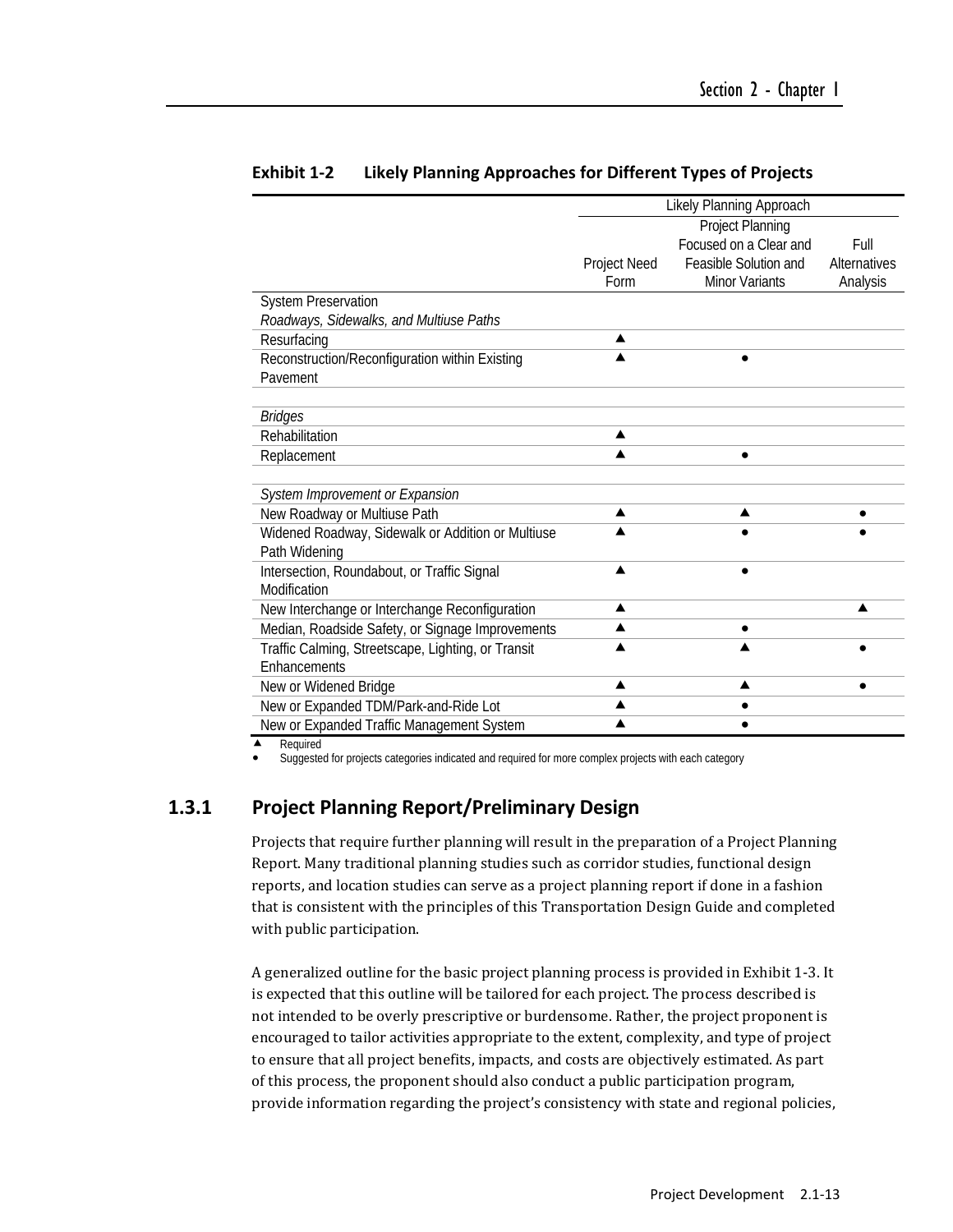

and decide, based on all the information gathered in the planning process as well as public input, whether to continue the project development process and submit a Project Initiation Form (PIF) under Step III. Regular check-in meetings with the City are helpful though this process.

The detailed steps in the planning process, as outlined in Exhibit 1-3, are further described in the following pages.

## **Exhibit 1‐3 Overview of Project Planning Tasks**

#### *Part A: Define Existing Context, Confirm Project Need(s) Establish Goals and Objectives*

- Inventory and Data Collection/Site Walk
- ◆ Definition of the Community Context
- ◆ Definition of Transportation and Land Use Functions
- ◆ Project Goals and Objectives

#### *Part B: Initial Public Outreach*

- ◆ Early Local Issues Meeting
- Environmental Agencies Coordination
- Individual Outreach Meetings

#### *Part C: Project Definition*

- Development of Alternatives (if necessary)
- Establishment of Basic Design Controls
- Define Future Conditions (if necessary)
- ◆ Screening of Alternatives
	- ❖ Project benefits
	- Project Impacts
	- Consistency with appropriate policies and plans
	- Cost

#### *Part D: Project Review and Refinement*

- ◆ Project Presentation Meeting
- ◆ Resource Agencies Coordination
- Alternative Refinement
- ◆ Concept Engineering Plans
- Evaluation Matrices

#### *Part E: Final Recommendations*

- ◆ Project Definition
	- Description of the proposed project and project alternatives considered
- ◆ Project Benefits and Impacts
- ◆ Project Consistency with City Policies and Plans
- ◆ Public Participation Process
	- Documentation of planning public participation process
- ◆ Final Recommendations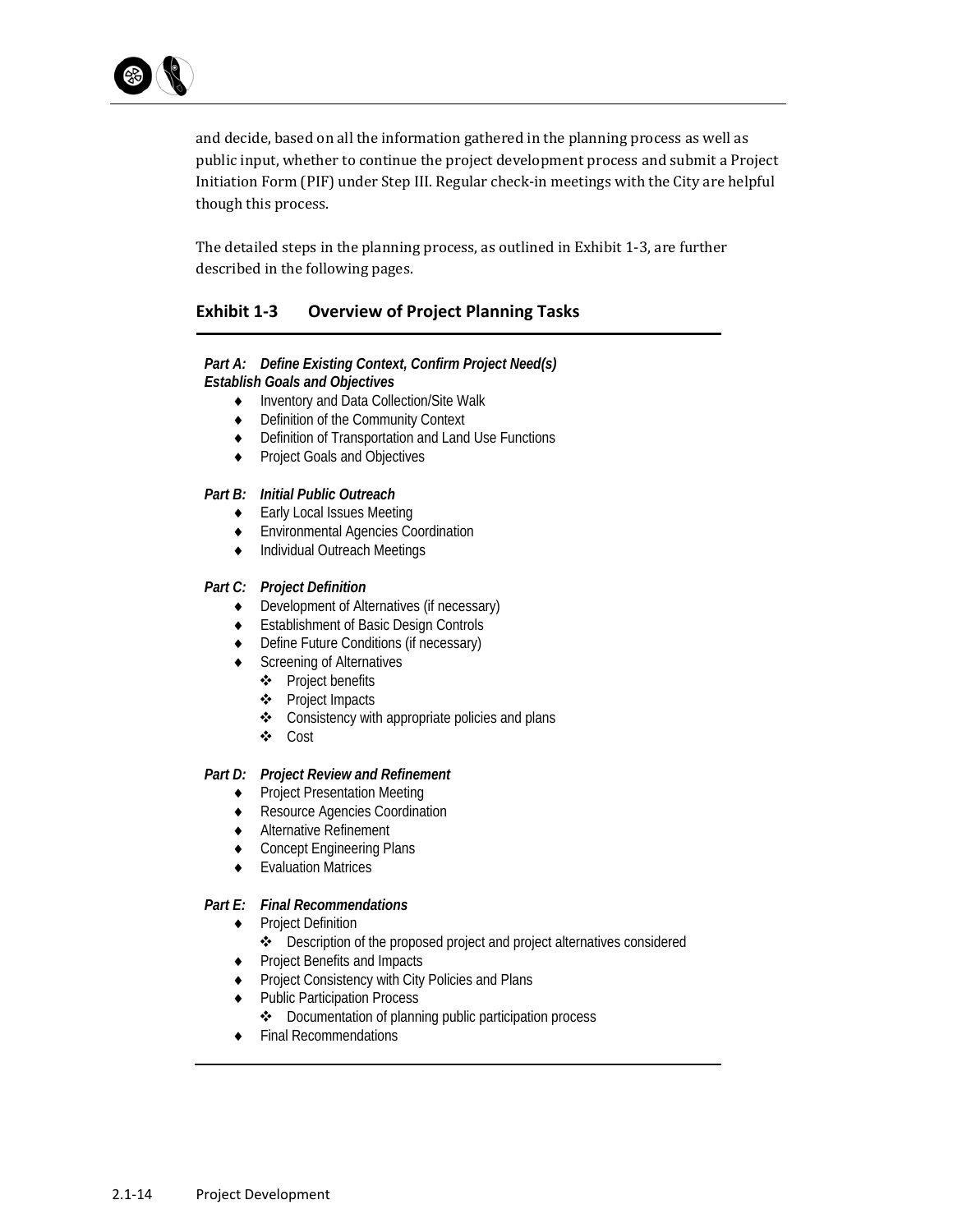## **1.3.1.1 Part A: Define Existing Context, Confirm Project Need(s), Establish Goals and Objectives**

The first step is to confirm project need through an inventory of existing conditions. Once the project need is confirmed, the proponent should clearly articulate the goals and objectives for the project. The level of alternatives analysis and detail necessary is directly related to the complex or straight forward nature of the project.

#### *Inventory and Data Collection/Site Walk*

A site visit should be the first step in project planning/preliminary design as it provides an opportunity to view the project area in more detail. If appropriate, local project constituents and technical specialists familiar with the features or concerns related to the project should be invited to provide additional perspectives. Information should be compiled or collected to provide the range of data appropriate for the project.

Key items to investigate during a site visit are described below:

- $\bullet$  Context resources (environmental, cultural, historic, and man-made constraints) are mapped for the project area.
- $\blacklozenge$  Travel demands (for all modes) and crash data are necessary to identify any capacity and/or safety problems, or potential safety problems. Some or all of these data may already have been collected to complete the Project Needs Form.
- $\blacklozenge$  Pavement and structure sufficiency and inventory information is helpful in determining the extent of treatment necessary for these features. A pavement management system evaluation and rating is recommended, along with photo documentation of the site. Once again, some or all of these data may already have been collected to complete the Project Needs Form.
- An access audit to survey accessibility elements such as: curb ramp locations, slopes, and obstacles; location of crosswalks; audible signals; transportation signage; sidewalk width, slope, and obstacles; connectivity; and driveway/sidewalk intersections.
- $\leftrightarrow$  Hydraulic analysis to help to determine hydraulic adequacy of the structure or the effect on the floodplain where bridges or structures are involved.
- ◆ Right-of-way information helps to identify property owners and property lines.
- $\blacklozenge$  Utility information is useful in determining any special needs required for utility relocation(s).

A detailed survey of the project area helps to identify the location of various features and resources potentially affected by the proposed improvement (although it is not necessary at this point in the project development process).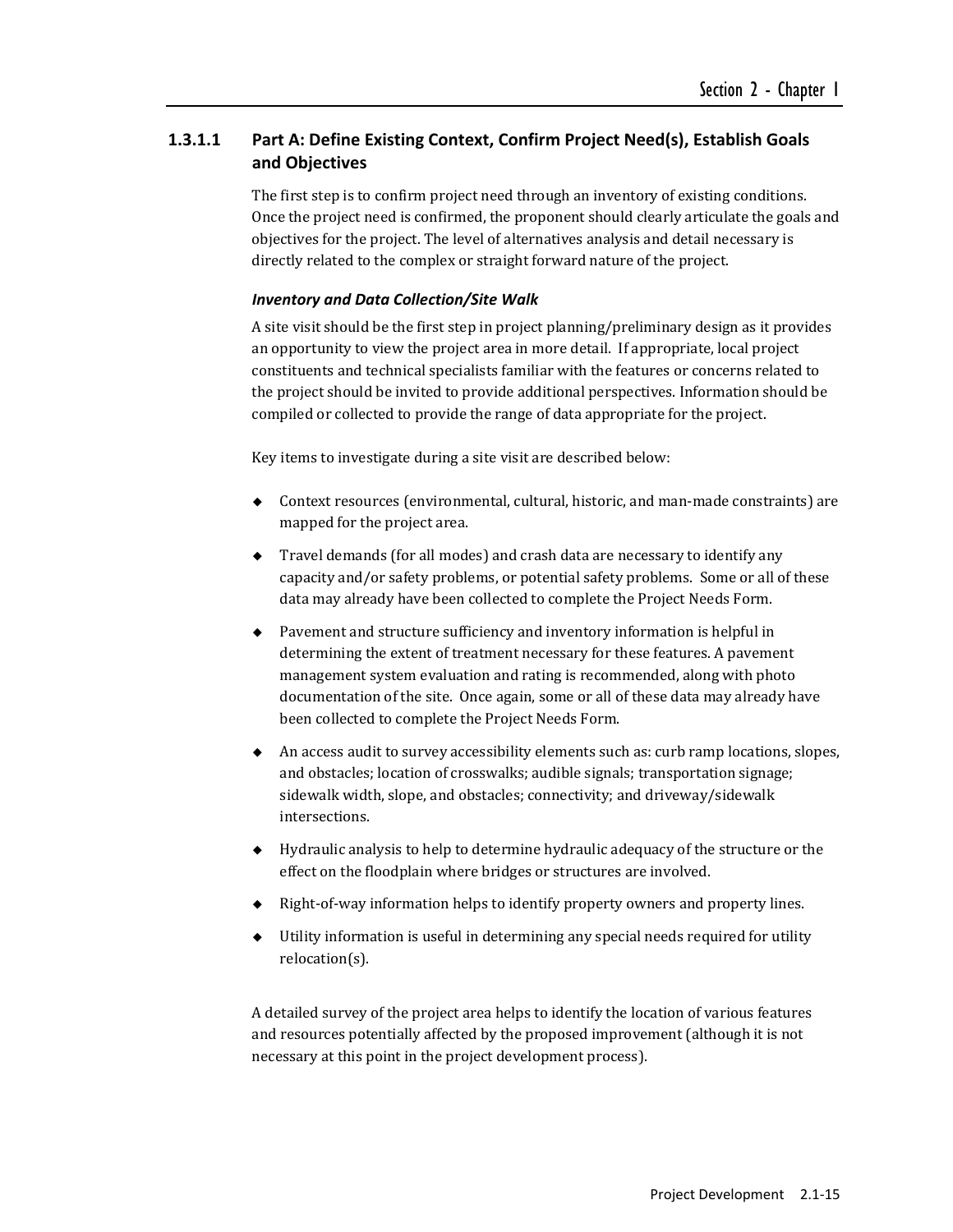

#### *Definition of Community Context*

It is important for the project proponent to understand the planning context, land uses, and character of the project location and surrounding community. Local knowledge or a site visit is important in understanding surrounding land uses and community character. A USGS topographic base map, GIS mapping information, and orthographic photos can be used to identify and document various aspects of the area. These guides can show surrounding land uses and land cover (open fields, forest and forest type if known, agricultural land, town, village, city, or commercial corridors); visually distinct areas such as buildings, land forms, valleys, hilltops, notches, water bodies, rivers, streams, and watercourses; prominent views and vistas along the road; public facilities or places; recreational facilities; trees; and the relationship to intersecting roads and activity centers. Some of this information may also be available from the previously completed PNF. 

#### *Definition of Transportation and Land Use Functions*

It is important for the project proponent to understand the multi-modal aspects of the project location. During the site visit, the project proponent must be cognizant of bicycle and pedestrian movements, or the potential for these movements, and public transportation availability. The proponent should also be aware of the proximity of connection points for other modes of freight and passenger transportation.

Any transportation solution must conform with local and regional plans. Pertinent sections of the local and regional land use and transportation plans should be reviewed as part of this process. This includes transportation and land use, local and regional policies as they relate to the project location, the roadway involved, and the neighborhood. Designated growth areas, historic districts, designated scenic roads and areas, unique natural areas, and areas designated for future access management by official city maps should be acknowledged in the vicinity of the project location. It is important that future planned land uses be understood and the city's goals for growth, protection of natural and historic resources, and future transportation facilities be acknowledged. 

#### *Project Goals and Objectives*

From information obtained during data collection and the input received from interested parties, the project proponent will define goals and objectives for the project consistent with the plans and policies of the City. The needs for the project must conclusively show that the project is justified. The language should be clear and understandable to the layperson.

#### **1.3.1.2 Part B: Initial Public Outreach**

Public outreach and input in a project should begin early in project planning and before there is a recommended course of action. This process starts with an early informational meeting and continues at strategic milestones during the planning process. Effort should be made to reach a broad spectrum of interested parties at this early project stage.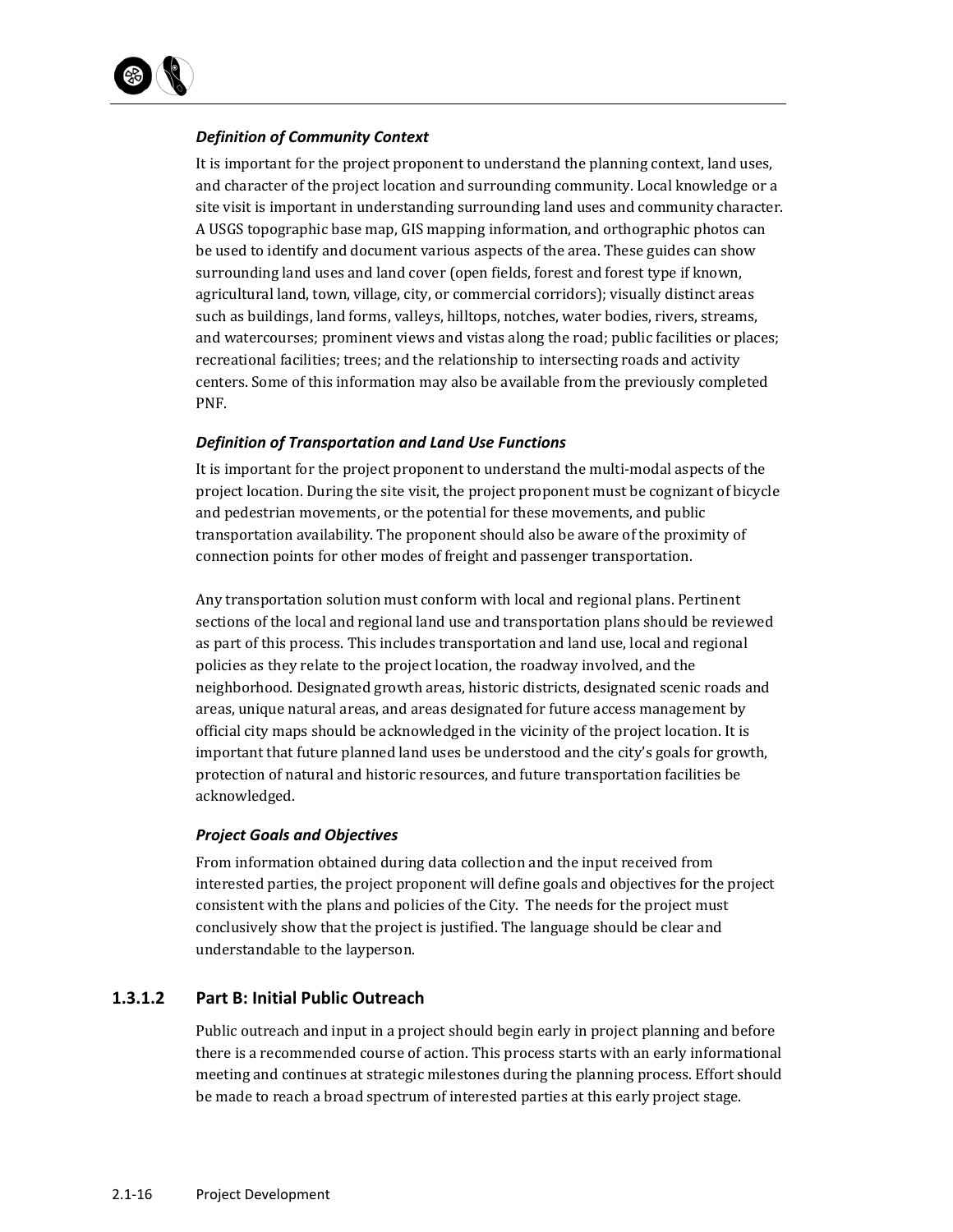*Helpful information on public outreach is provided in Section 1.9 of this chapter.* 

Planning for larger or more complex projects might also be well served by the establishment of an advisory Task Force or Steering Committee at the outset. The level of public outreach at this stage should be commensurable to the complexity of the project. 

General public outreach guidelines and tools are described in Section 2-1.9 of this chapter. 

#### *Local Issues Meeting*

A "Local Issues Meeting" should be held early in the planning process, aimed primarily at gathering local comments. This meeting is not a forum to present proposals or develop solutions. (For larger projects, more than one Local Issues Meeting may be required.) This meeting should also serve to foster a working relationship with local community members. This is accomplished by listening to issues and ideas and making every attempt to incorporate sound and cost effective suggestions into the analysis of alternatives. 

Comments from the Local Issues Meeting need to be documented and made available to all who were present, or to those who request them. The minutes of the Local Issues Meeting should be included in the project report and kept at an accessible central location at the City offices. Following the Local Issues Meeting, the project proponent must evaluate the comments received and ensure that appropriate details are integrated into the project. Once the issues have been identified, one of the project proponent's biggest challenges is to balance these issues with all of the other project issues and work to incorporate community concerns in project decision-making and design, as appropriate. It is important to give due consideration to all comments expressed through the public process.

#### *Environmental Agencies Coordination*

Regulatory agencies that have a role in protecting the City's resources and a responsibility to issue permits for transportation projects that affect these resources, in coordination with regional, and/or state resource staff (if applicable), may provide available research information for the Local Issues Meeting. Depending on the complexity of the project and resources present in the project area, these agencies should be invited to the meeting and given an opportunity to present issues or concerns, either in writing before the meeting or in person at the meeting. The agency's preliminary comments regarding whether resources are present in the problem area and their extent and potential significance is valuable insight at this stage of project development. The resource agencies should be given as much advance notice of the meeting as possible.

Ideally, environmental issues are identified through this process and public response to the issues is sought, as appropriate, at the meeting. However, the formal inter-agency discussion and resolution of regulatory issues occurs during later steps in the Project Development Process.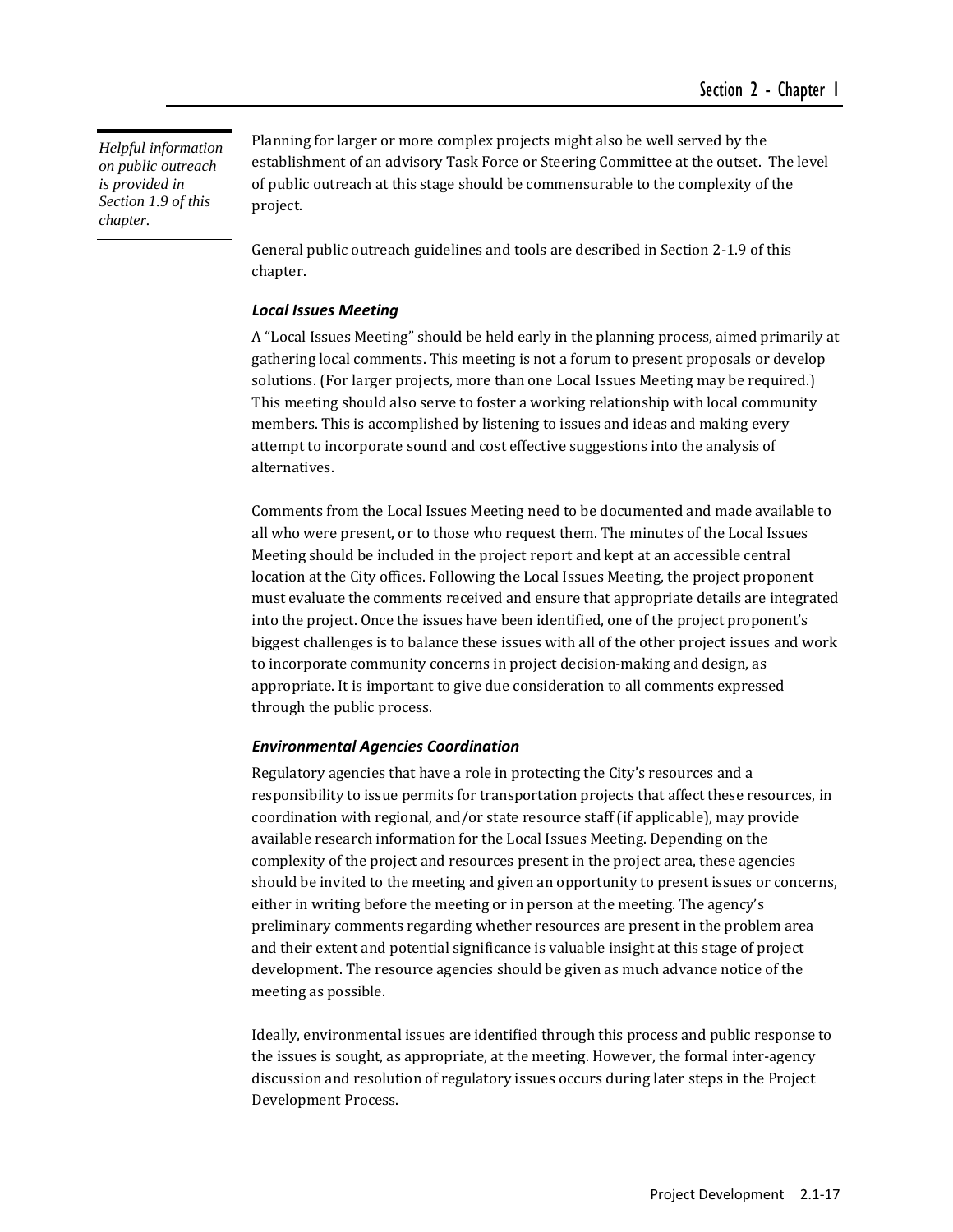

#### *Individual Outreach Meetings*

There may be key individuals, local officials, agencies, or advocacy groups that may not be at the Local Issues Meeting but who may be worth seeking out for valuable input. These individuals or groups are often identified at the local meeting by a local official or resident saying "you should really speak to so and so..." The project team should allow time to conduct informal outreach meetings to round out its understanding of project issues, opportunities, and constraints. Any significant issues that develop out of the individual meetings should be recounted to the community as the process evolves.

#### **1.3.1.3 Part C: Project Definition**

After initial public outreach, the next steps are to refine project goals and objectives, review alternatives, and define the project. These steps should reflect comments received during the public and agency outreach described above.

#### *Development of Alternatives*

Several reasonable build alternatives might need to be investigated and considered. Alternatives should be developed using the design guidance provided in this Transportation Management Guide. In some cases, only cursory review of alternatives may be required.

If one or more build scenarios are developed, they should include the following information: 

- Alternative typical roadway sections addressing the needs of all users.
- $\blacklozenge$  Multi-modal accommodation and operational assumptions regarding allocation of right-of-way, traffic controls, and enhancements.
- Accessibility issues, especially slope or cross-slope concerns that may be difficult to resolve.
- $\bullet$  Compatibility with adjacent land uses and its associated activity.
- $\bullet$  Conceptual roadway or project alignment (existing and proposed), approximate limits of impact, and approximate boundaries of resources. A scale of 100 feet per inch is useful for these concepts. For smaller problem areas such as urban locations, intersections, and bridges, a smaller scale  $(40$  or 50 feet to the inch) should be used. (Profile sheets would only be developed for the areas with proposed grade changes.)
- ◆ Critical cross-sections, defined as points where structures and resources are avoided or impacted by the typical section. Structures are defined as buildings, bridges, walls, and culverts (48 inches or larger).
- Cost estimates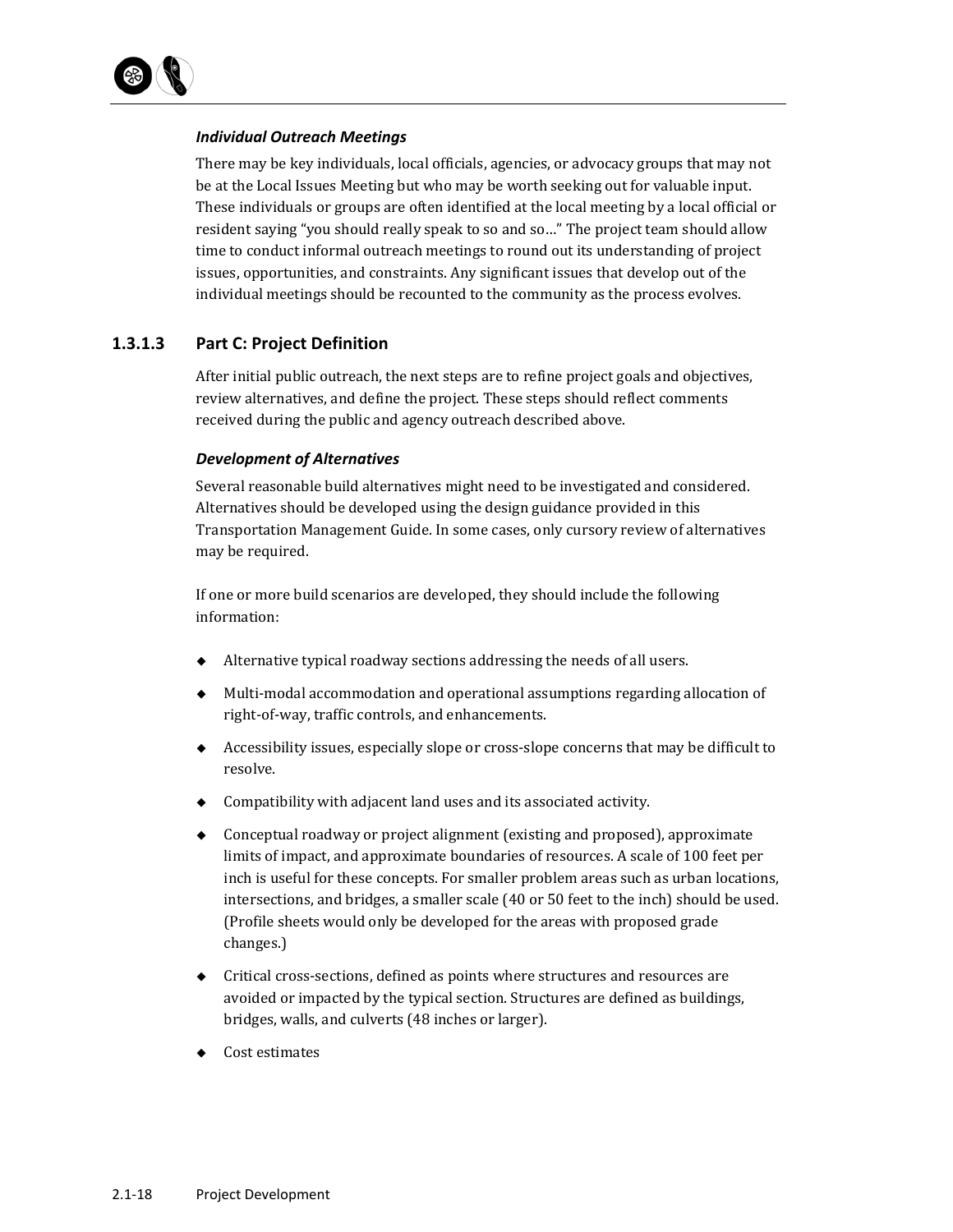The project proponent must take care to examine multi-modal needs and possibilities for improvements during the alternative development process. These possibilities are to be addressed and the feasibility and potential of each option discussed. Transportation Systems Management, Travel Demand Management, Traffic Calming, and Intelligent Transportation Systems may also be reasonable alternatives to evaluate.

#### *Establishment of Basic Design Controls*

Basic design controls serve as the foundation for establishing the physical form, safety and functionality of the facility. Some design controls are inherent characteristics of the facility (for example, its context and the existing transportation demands placed upon it). Other basic design controls are selected or determined by the designer, working with the proponent, to address a project's purpose and need (for example, the level of service provided to pedestrians, bicyclists, and drivers). Selecting appropriate values or characteristics for these basic design controls is essential to achieve a safe, effective, context sensitive design. Section 1, Chapter 2 of the TMP illustrates the basic design controls and their influence on the physical characteristics of a roadway:

- Roadway Context, including Area Type, Roadway Type, and Access Control (Section 1, Chapter 2.2)
- ◆ Roadway Users (Section 1, Chapter 2.3)
- $\blacklozenge$  Transportation Demand (Section 1, Chapter 2.4)
- Measures of Effectiveness (Section 1, Chapter 2.5)
- Speed (Section 1, Chapter 2.6)
- Sight Distance (Section 1, Chapter 2.7)

These basic design controls, once established, are carried forward through project design. 

#### *Define Future Conditions*

Projects that are developed should serve a useful function for some time into the future. Projects that involve significant capital investment are generally assumed to have a 20year life while projects of lesser investment are generally assumed to have a five-year or ten-year life. This assumption requires the planner to anticipate what is going to happen to transportation demands in the future with and without the project to assess the project's effectiveness at meeting needs. Section 1, Chapter 3 (Subsection 3.4), presents important considerations in forecasting transportation demand for projects.

#### *Screening of Alternatives*

If several alternatives are being considered, they should be fully described with concise and illustrative graphics or plans. To the extent that project design elements (i.e., sidewalks, bike lanes, travel lanes, bridge types, etc.) are known, they should be described. 

*Visual depictions of project alternatives are useful to convey the full extent of the project.*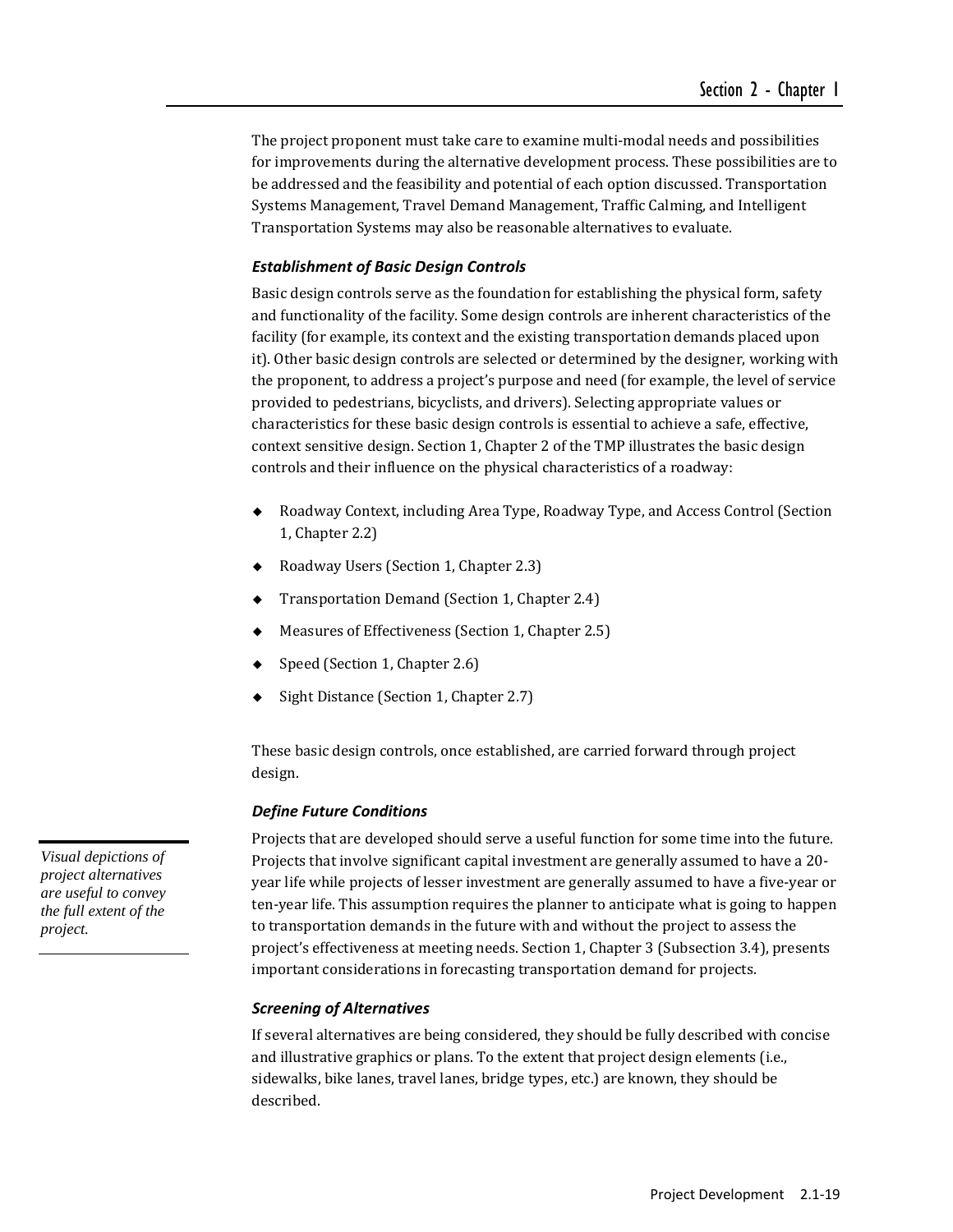Alternatives should be developed to comparable levels and the project's effects should be described to the maximum extent known at this point in the process. The analysis that is compiled and summarized should characterize:

- ◆ Benefits
- ◆ Impacts
- $\triangle$  Consistency with city plans and policies
- Costs

The cost of a project is a significant portion of the transportation-related decision making process and should be justified by improvements in safety, public need and/or asset management, balanced with environmental and other contextual constraints. Therefore, the cost estimate procedure must be unbiased and comprehensive (to include all engineering and permitting, right‐of‐way, utility relocation costs, mitigation costs, and construction costs). It must place all reasonable alternatives on the same level for fairness in the selection process. An alternative with too high of an estimate might be eliminated, while an alternative with a low estimate could be selected due to misrepresentation. 

At this stage, it is also appropriate to start thinking about project funding. This includes an exploration of funding sources, their requirements and restrictions, obligations for local share of project costs, other partnering opportunities, etc.

#### **1.3.1.4 Part D: Project Review and Refinement**

Once alternatives have been considered and the project better defined, the proponent needs to ensure continued public and agency involvement in the project review and refinement process, as outlined below.

#### *Project Presentation Meeting*

The project proponent should hold a public meeting and invite the constituents as previously defined to overview the alternatives considered, the proposed project, and to solicit input.

If the project as defined is unacceptable, the project proponent should attempt to resolve any conflicts. Failing this, the project proponent should develop new alternatives, and schedule a new Project Presentation Meeting. This process should continue until a preferred alternative is determined.

During these meetings, it is helpful to provide handout materials that present the project and its alternatives so that the participants have a reference to review. A visual depiction of each build alternative is beneficial. The visual representation should be prepared so that a layperson can understand the alternative being presented. An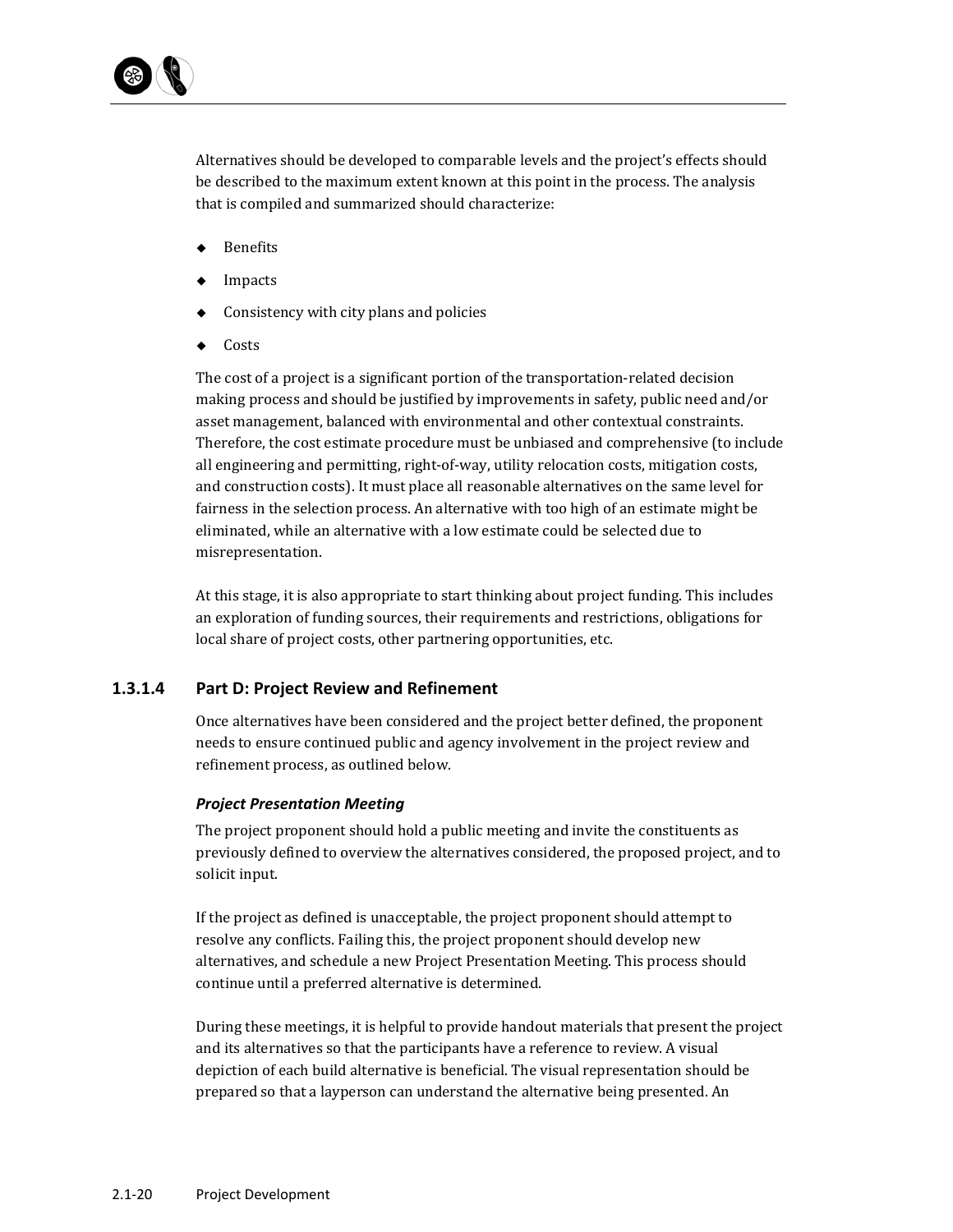example of how a project might be presented is provided in Exhibit 1-5. The project proponent should facilitate a discussion of how each alternative addresses the needs of the project as well as its drawbacks.





Cross-sectional View

Plan View



Source: King Street Corridor Study, Northampton, MA 2003

Minutes of the Project Presentation Meeting need to be documented and made available. These minutes are important to document public comments that may be valuable input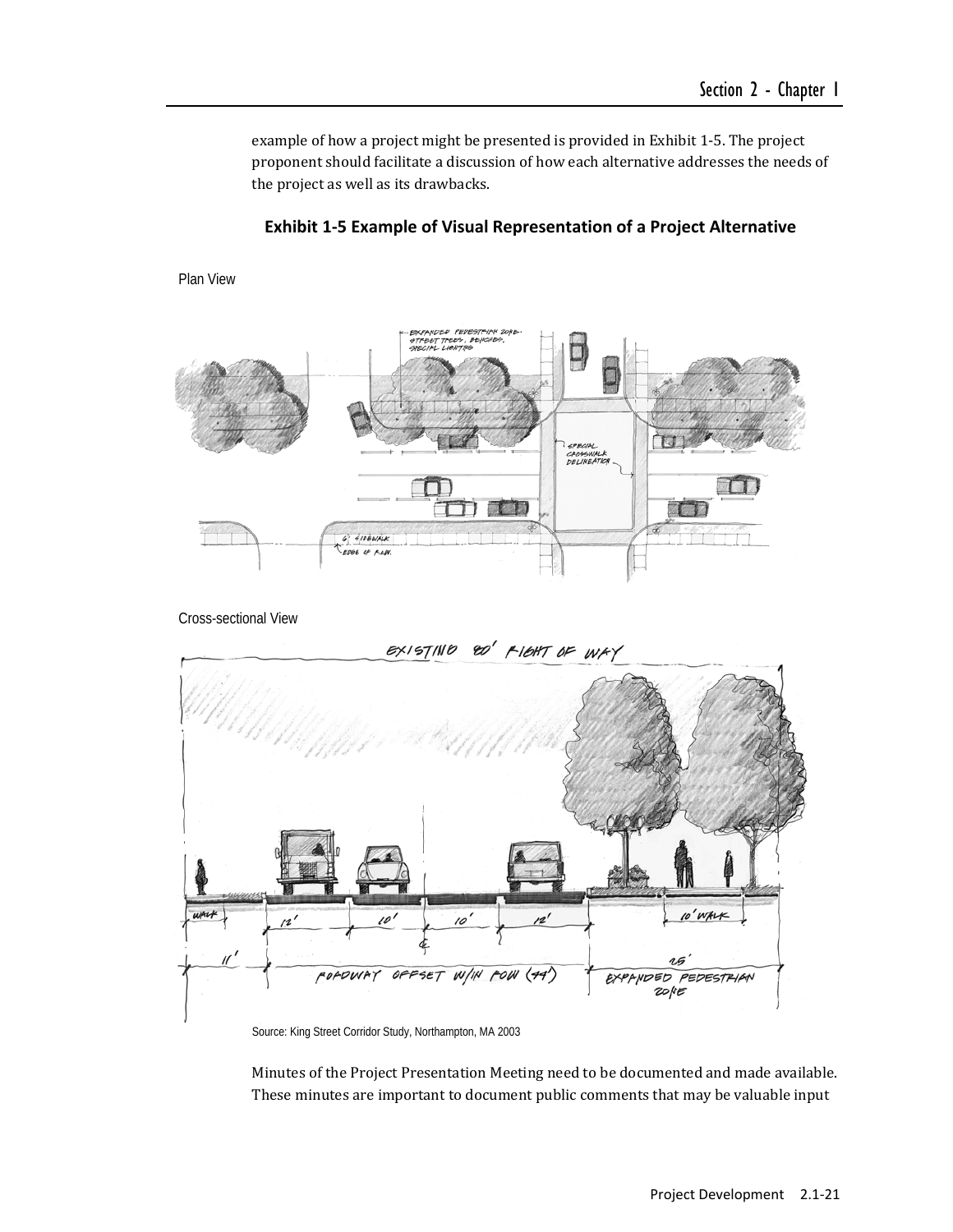

to the design process and to ensure that there are no misunderstandings concerning overall public consensus on the project as defined. The minutes should be sent to all attendees, city officials, and other agencies that have project jurisdiction or special expertise, and made available to the public at an accessible municipal location. The recipients of the minutes should have a set time period from the postmarked date to contest them and add clarifications.

#### *Resource Agencies Coordination*

For projects with anticipated impacts to sensitive natural and manmade resources, this is an appropriate time in the process to assess future requirements for project development with affected regulatory agencies.

The proponent should solicit comments from resource agencies regarding their views on the various alternatives under consideration, the required environmental permits, and the process moving forward.

#### *Alternative Refinement*

Input received from the public or the affected environmental resource agencies may require refinement to the preferred alternative(s). These refinements may involve minor changes to previously developed concepts or the development of a conceptual engineering plan for the preferred action in greater detail. (It is imperative that the agencies be informed of any project changes that take place during the "Project Planning" and "Project Design" phases of the development process.)

The information developed during this task should be as accurate as possible at this stage of project development as it may be the basis for early environmental documentation or as part of an application for project funding.

#### **1.3.1.5 Part E: Final Recommendations**

In this last component, the proponent documents the process, public outreach, and decisions made, as described below.

#### *Draft Report*

Following public, local, and environmental agency review of the alternatives and proposed project, the planning report can be completed and made ready for review. The planning report documents the need for the project, existing and future conditions, alternatives considered, public outreach outcome, and the solution recommended. It is important that, at a minimum, the report summarize the:

- ◆ Project Definition:
	- $\div$  Description of the proposed project and project alternatives considered
- ◆ Project Benefits and Impacts
- ◆ Project Consistency with City Policies and Plans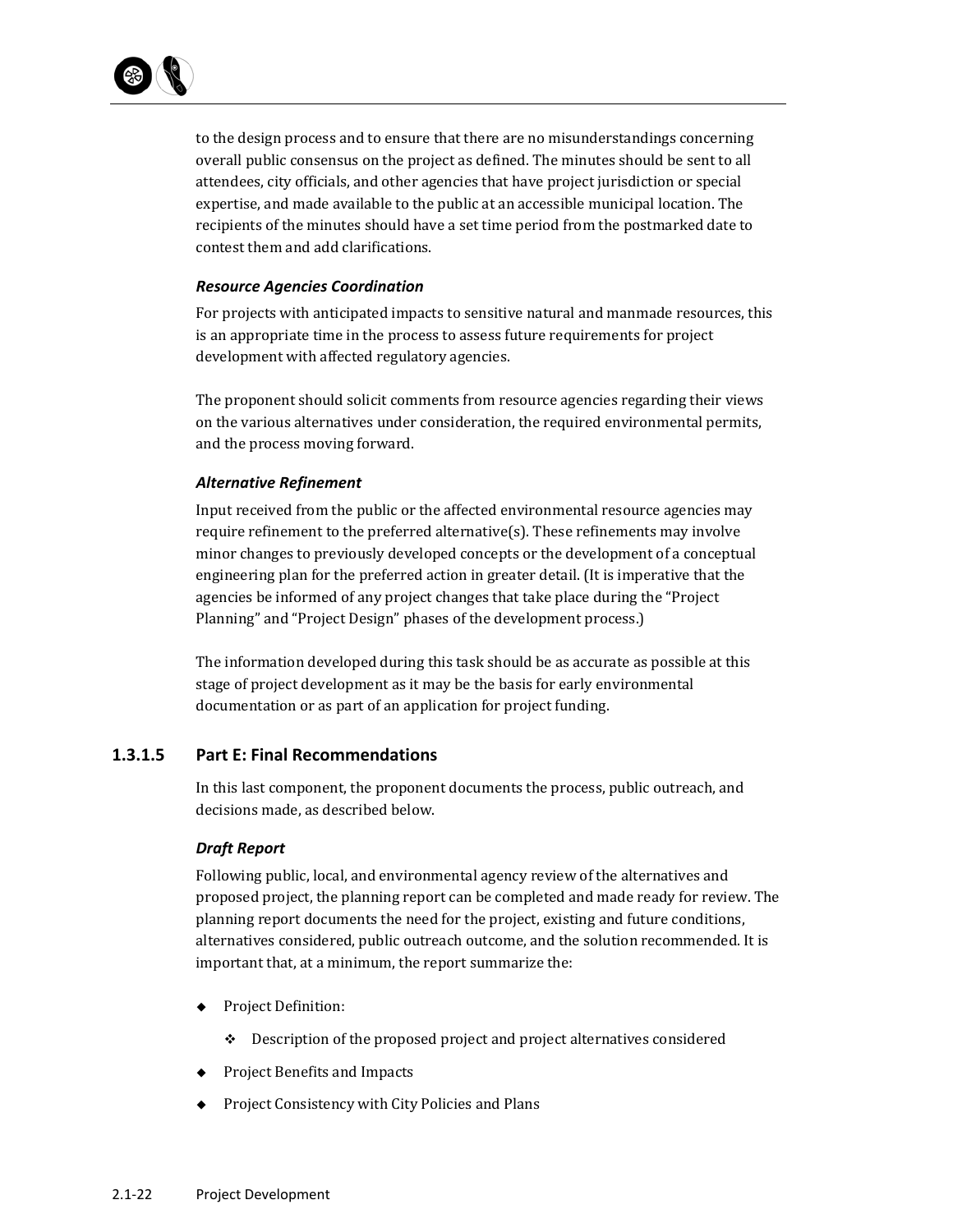- ◆ Public Outreach Process:
	- $\div$  Documentation of public outreach during planning process
- Final Recommendations

The project proponent may, at their own discretion, distribute the draft report to the appropriate local officials, staff, or key project constituents for review.

The project proponent may also elect to have final public review of the planning recommendations by holding an additional public meeting or by notifying past project participants of the availability of the draft planning report at an accessible municipal location for review.

#### *Final Planning Report*

Upon receipt of comments and public input (if sought on the draft report), the project proponent will finalize the report.

## **1.3.2 Detailed Alternatives Analysis**

A more complex set of needs may warrant a more detailed planning and conceptual engineering review of alternatives, their impacts and benefits, and implementation issues. This is particularly true when it is unclear what actions are "feasible" to address the identified needs. In this case, the proponent should develop base information, document resources, and complete transportation planning analysis and conceptual engineering of the alternatives in more depth to verify "project feasibility" and the preferred action.

This level of alternatives analysis is appropriate for all new facilities and for improvement or expansion projects where the feasibility of achieving the desired enhancements with acceptable impacts and reasonable investment is unclear at the outset. The key objectives of this effort are to assess alternatives to determine their engineering feasibility, environmental impacts and permitability, economic viability, and public acceptance.

## **1.3.3 Review of Planning Efforts**

Upon completion of the project planning/preliminary design effort, the project proponent has essentially two options based on its outcome: delay or drop the project from consideration, or submit it with a Project Initiation Form and Priority Worksheet to a designated DPW Staff Plan Review Team (or similar body developed for this process) for review, as discussed in the next section. The intent of this process is to allow the proponent to present a project for review and preliminary funding consideration.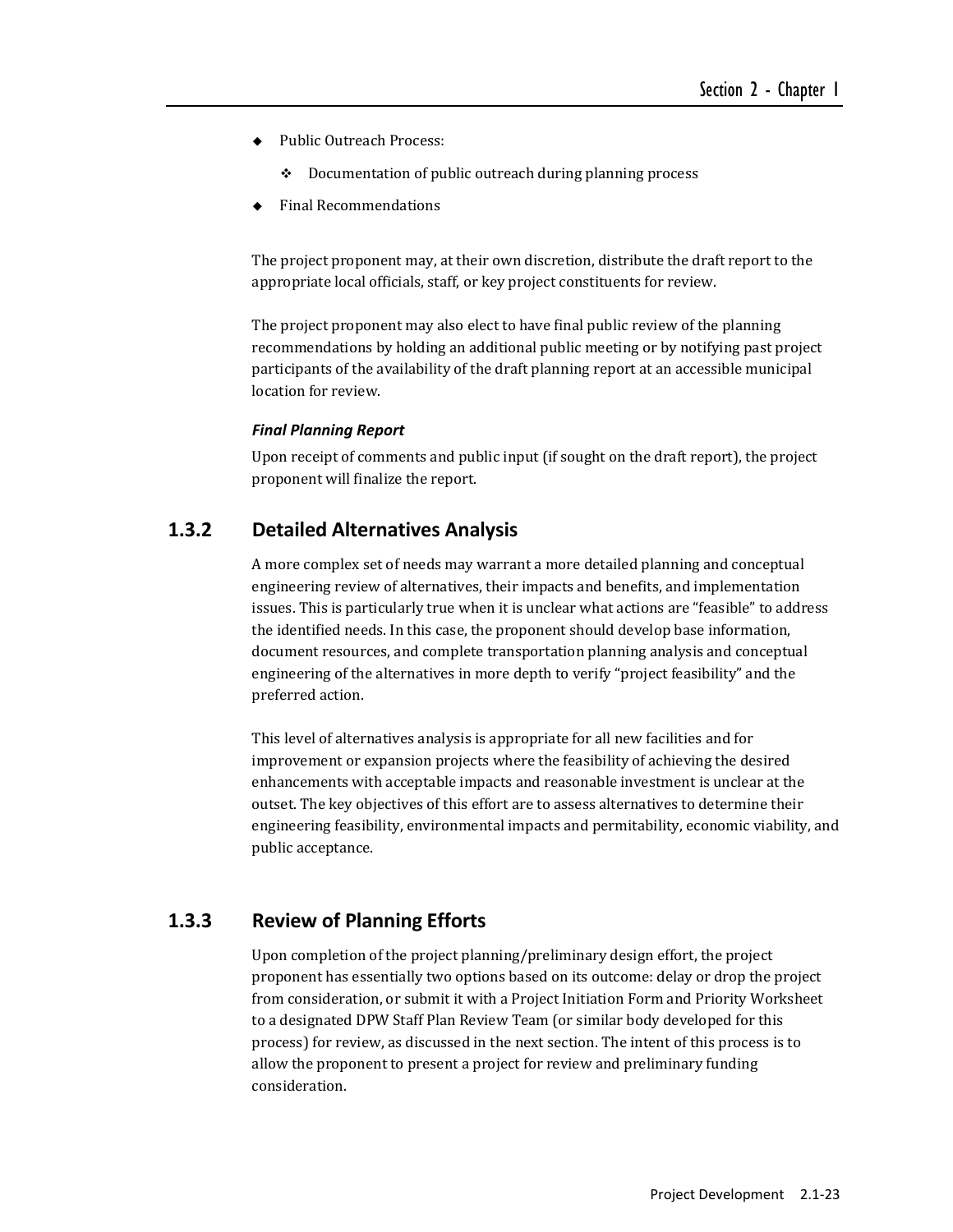Through this review, the DPW Staff Plan Review Team can provide insight on project design considerations in addition to likely steps needed for project approvals. With this approach, valuable guidance can be provided prior to the proponent investing significant time and resources in project design.

Ideally, at this stage, the project will be well documented, locally reviewed and endorsed, and proceed to Step III: Project Initiation, as outlined in the following section.

## **Step II Outcomes**

The decisions that are expected at this point in the project development process are:

- $\bullet$  Consensus on project definition (or projects, where multiple projects result from the planning process) and decision to submit a Project Initiation Form to enable it to move forward into environmental documentation and/or design; or
- $\blacklozenge$  A recommendation that the project be dismissed from further consideration or delayed. (This would reflect a case where the interest in the project may have waned through the Project Planning Report review if, in the sponsor's analysis, the issues identified counterbalance the expected benefits, thus reducing the project's likelihood for a favorable outcome in the subsequent review and programming phase.)

# **1.4 Step III: Project Initiation, Prioritization, and Programming**

If a project is to be constructed with City funds, the project needs to be approved, prioritized, and programmed by City Staff and the DPW Staff Plan Review Team. The third step in the process formally begins the review, evaluation, prioritization, and programming of the project. This step is illustrated in Exhibit 1-6.

The programming of transportation improvements can be a complex and sometimes lengthy process involving local, state, and federal agency approvals, depending on the scope of the project. Public support for the project is critical and can significantly alter the implementation process and schedule.

## **1.4.1 Project Initiation Form**

The Project Need Form or Project Planning Report detail the final recommendations for the project resulting from early project planning. The next step in the project development process involves summarizing the findings and direction defined in a Project Initiation Form (PIF) used by City Staff and the DPW Staff Plan Review Team for project review, evaluation, and potentially prioritization and programming. The PIF will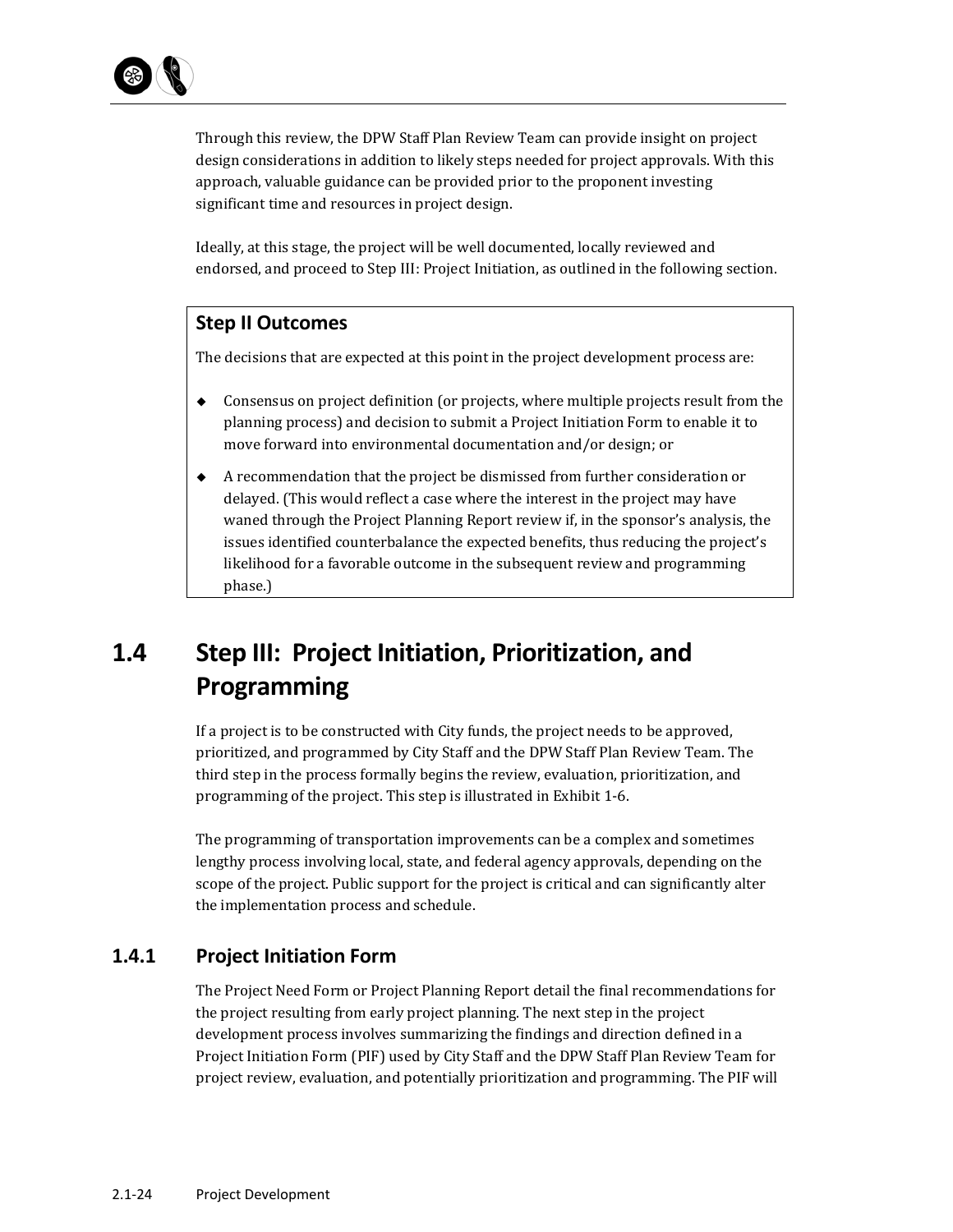be completed by the Proponent and reviewed by City Staff and includes the following information: 

- $\bullet$  Project Type and Description, including locus map
- $\blacklozenge$  Evaluation of the effectiveness of the Project at addressing identified needs/issues from the Project Need Form
- $\blacklozenge$  Assessment of the readiness level of the Project, relating to project plan development and outreach
- $\bullet$  Evaluation of project details, including conceptual cost estimate, air quality benefits and impacts to right-of-way, environmental resources, cultural/historical resources, and environmental justice
- ◆ Project Need Form or Project Planning Report as an attachment

The Project Initiation Form for use in this process is provided in the Appendix to this chapter.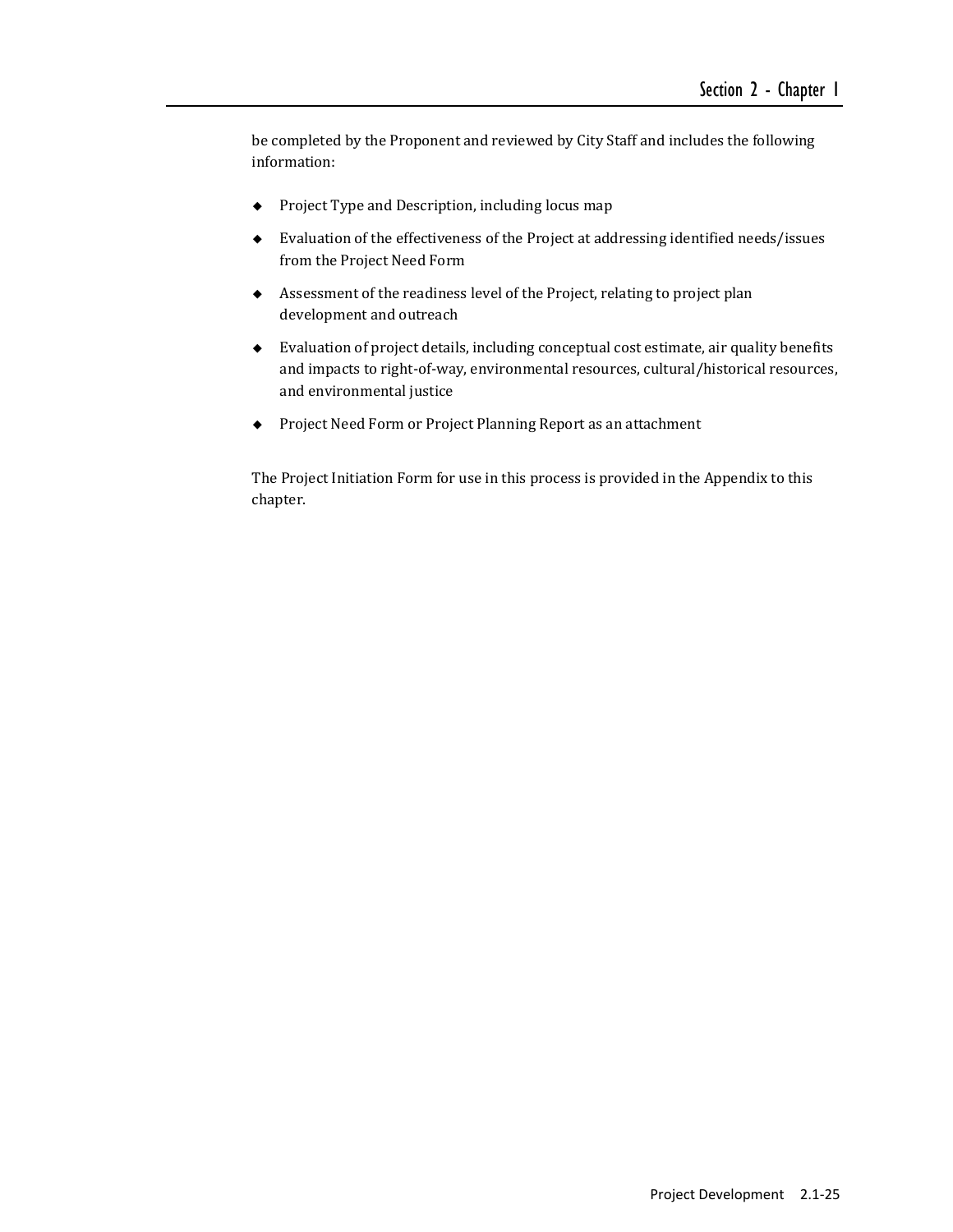



**Exhibit 1‐6 Step III: Project Initiation, Prioritization, and Programming**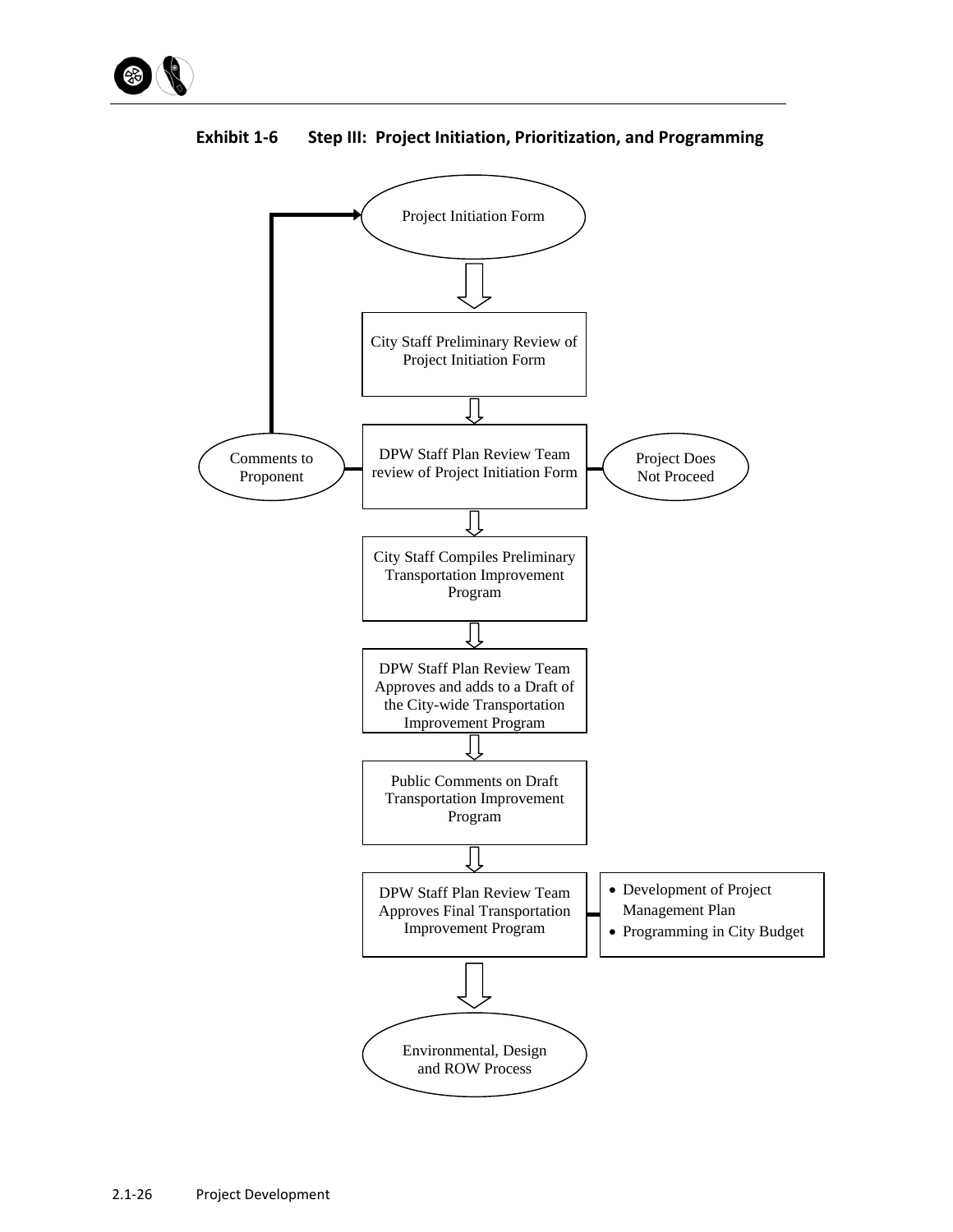## **1.4.2 Project Review and Evaluation**

At this stage, the proposed project is well enough defined to be subjected to a formal review. This review facilitates comparison of the project's viability to other projects competing for limited funds. The PIF and project planning documents are reviewed by City Staff for completeness and to identify issues for consideration by the DPW Staff Review Team during their formal consideration of the project.

The DPW Staff Review Team, is comprised of staff DPW, Planning, City counselors, and Engineering and is chaired by the DPW Commissioner. The DPW Staff Review Team must approve all transportation projects to be implemented using City funding. The DPW Staff Review Team meets monthly, but only every three months or so would be asked to review Project Initiation Forms and recommendations prepared by City Staff to verify needs, the effectiveness of the proposed project approach, and to provide direction on next steps. A preliminary evaluation of the project for funding and programming within the priorities of the City is made during this step (the programming process is discussed in subsequent sections of this Step). It is anticipated that advice and guidance for the next steps in the project development process will also be offered at this stage.

At this point, the DPW Staff Review Team could reach one of three conclusions:

- $\rightarrow$  Determine that additional planning is necessary before a decision can be reached regarding the future of the project;
- $\blacklozenge$  Determine that a project should move forward into prioritization and potential design and programming;
- $\bullet$  Recommend that the project be dismissed from further consideration due to lack of current available funds or the project's lack of effectiveness in addressing identified needs.

A DPW Staff Review Team positive recommendation denotes that a project should be considered eligible for funding. However, it does not guarantee that the project actually has dedicated funding.

## **1.4.3 Project Prioritization**

After approval by the DPW Staff Review Team, projects are forwarded to City Staff for review and assessment for future transportation resource allocations. City Staff also review projects that are not approved by the DPW Staff Review Team and provide additional comments to the Proponent so that future submissions can be streamlined.

City Staff maintain a list of projects that received approval by the DPW Staff Review Team during a fiscal year. Prior to the City's annual budget development process, projects are prioritized based on the total scores from the Project Initiation Form to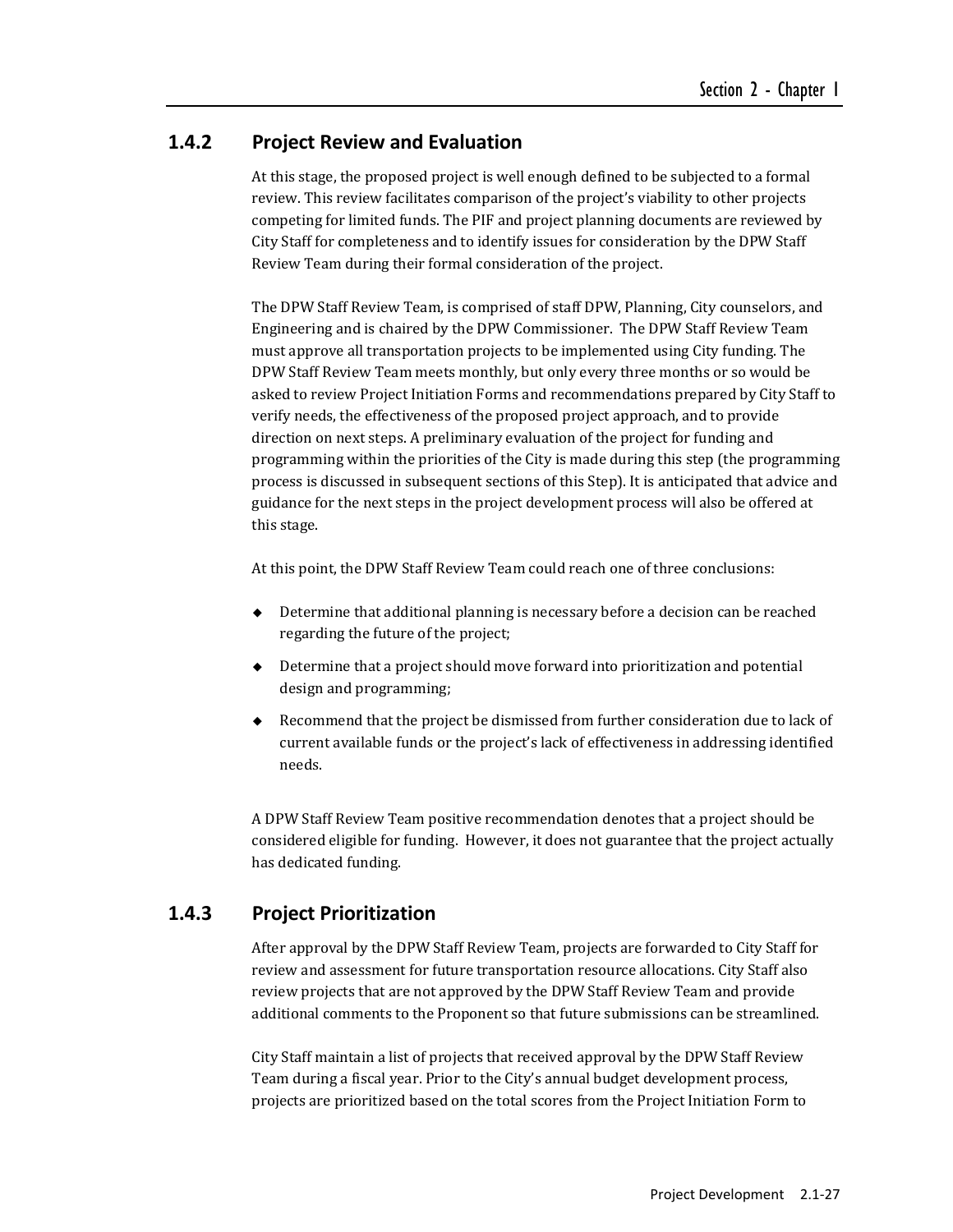

develop a Preliminary Transportation Improvement Program. Any projects that were on the previous fiscal year's Transportation Improvement Program that were not completed are re-prioritized on the current Draft of Transportation Improvement Program. 

## **1.4.4 Project Programming**

The Preliminary Transportation Improvement Program developed by City Staff is reviewed by the DPW Staff Review Team for project programming during its annual approval process. The DPW Staff Review Team will have reviewed the projects previously and is therefore familiar with the merits and issues associated with each. The DPW Staff Review Team votes on approving each project for inclusion in the Draft Transportation Improvement Program, which is presented to the public for review.

After public review, the DPW Staff Review Team votes on approving each project for inclusion in the Final Transportation Improvement Program which will have been amended based on public input. At this time the DPW Staff Review Team establishes a Project Management Plan to define roles and responsibilities for the subsequent final design, environmental, right-of-way and construction steps in the process. This may include the City staff advancing the design through the next steps, hiring of outside consultants to advance design efforts, and/or perhaps asking proponents to fund advancement of design elements.

Funding for a project can only be allocated once the Final Transportation Improvement Program is approved and the project is ready to move forward.

# **1.5 Step IV: Environmental, Design and ROW Process**

Step IV begins the process of environmental review, project design, and right-of-way (ROW) acquisition (if necessary) so that the project can be constructed. This process involves four distinct, but tightly integrated, elements:

- ◆ Public Outreach
- ◆ Environmental Documentation and Permitting
- Project Design
- Right‐of‐way confirmation/acquisition

Public outreach activities and requirements are integrated within each of the technical tasks. This continual involvement will help to ensure the project's ultimate success.

Although the technical requirements for environmental, design, and ROW efforts are presented sequentially in this Plan, these activities are conducted concurrently and in a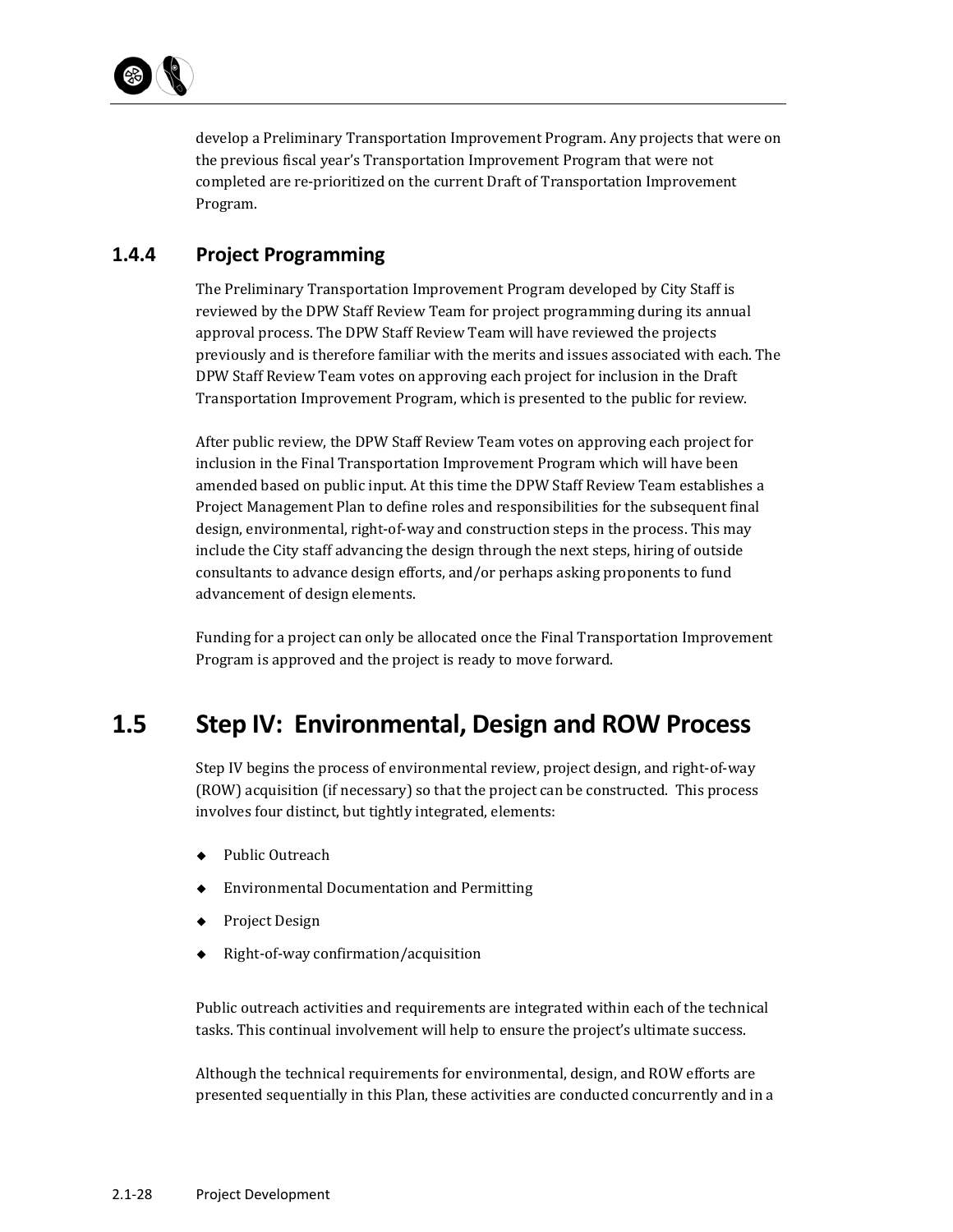coordinated process to ensure that the ultimate project is acceptable, constructible, permittable, and addresses the customer's needs. All these activities are keyed to the design process schedule.

## **1.5.1 Public Outreach Plan and Requirements for the Environmental, Design, and Right‐of‐Way Process**

Continued public outreach in the design and environmental process is essential to maintain public support for the project and to seek meaningful input on the design elements. This public outreach is often in the form of required public hearings, but can also include less formal dialogues with those interested in and affected by a proposed project. 

At this point in time, a public hearing, or opportunity for a public hearing, is required for all highway projects as part of a process that also encourages a variety of citizen involvement techniques such as informal public meetings, briefings, workshops, or charrettes. Public hearings are recognized formal meetings held at particular times during the project development and design phases. A Public Hearing is required for any project that:

- ◆ Requires additional right-of-way;
- $\bullet$  Substantially changes the layout or functions of connecting roadways or of the facility being improved;
- $\blacklozenge$  Has a substantial adverse impact on abutting property; or
- Has a significant environmental, social or economic, or other effect.

An additional public hearing will be provided when there has been:

- $\triangle$  A significant change in the proposed project (or design details);
- $\blacklozenge$  Identification of significant environmental, social, or economic effects not considered at earlier Public Hearings;
- $\bullet$  Substantial unanticipated development in the project area; and,
- An unusually long time lapse (for example, more than two years) since the last public hearing.

There are many opportunities for public meetings or hearings on the project throughout the project development process as described in Section 2-1.9 of this chapter. All meetings should be held in accessible locations with materials relevant to the meeting made available in alternative formats upon request.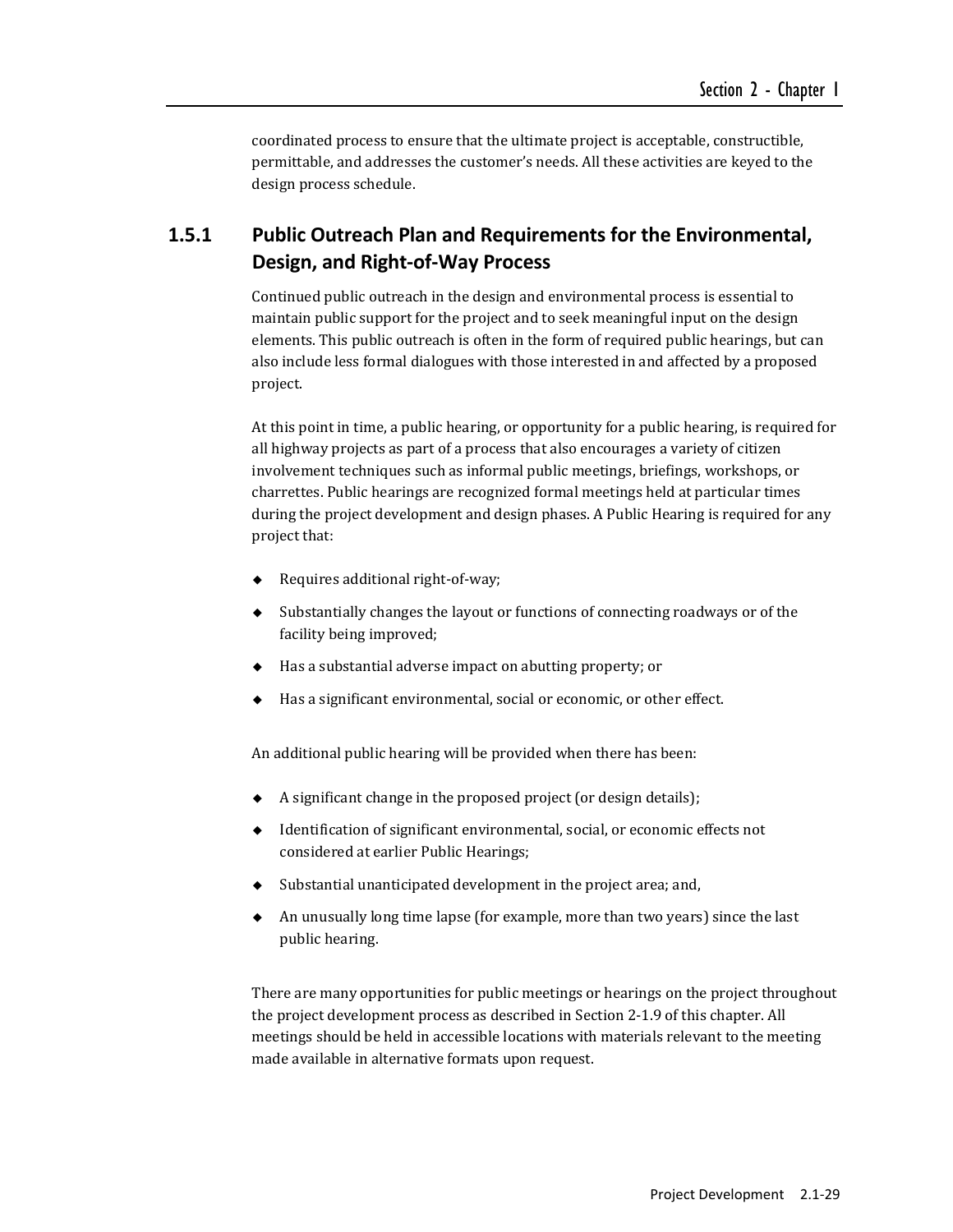

## **1.5.2 Environmental Documentation and Permitting**

Early involvement by the project proponent to understand and develop a plan of action to address the anticipated environmental consequences of the project is essential. This effort can also shape a more environmentally responsive and sustainable design. This section describes some standard procedures which help to identify initial project design parameters, initiate early coordination with the community to identify issues specific to the project, and define essential information to incorporate into the Preliminary Design to initiate early environmental reviews.

#### **1.5.2.1 Early Coordination**

Early coordination with appropriate agencies by the project proponent should be conducted. Some examples include:

- $\bullet$  Local environmental boards and commissions to review the project area and identify any specific issues or concerns.
- $\bullet$  Local historical commission(s) by requesting their review and comment on the proposed scope of work and/or a locus plan showing project limits
- ← CT DOT

All correspondence from the early coordination tasks should be documented, copied to key project participants, and made part of the project's permanent record.

## **1.5.2.2 Determine Other Applicable Federal, State and Local Environmental Laws and Requirements**

The proponent, or their designated designer, will be responsible for identifying and complying with all other applicable federal, state and local environmental laws and requirements. Preparing and processing this environmental documentation should occur concurrent with the development of the Preliminary Design plans.

The project proponent should develop a checklist of the anticipated environmental documentation and permits and schedule a coordination meeting with the appropriate parties to review these assumptions and their requirements if necessary. Project delays can be minimized by early and on-going coordination with Federal, state, and local agencies with jurisdiction by law or special expertise.

#### **1.5.2.3 Preliminary Submission Environmental Review**

The City will evaluate the data collected during the Preliminary Design process and the plans submitted. They will determine whether the project can be designed to desired design criteria, or if design changes or mitigation plans will be required to resolve environmental issues and community concerns. If the proposed project is under State jurisdiction, then the proponent will follow the OSTA guidelines and process. Similarly,

*Before initiating design, the designer should take time to review all prior planning documents and public input received on the project.*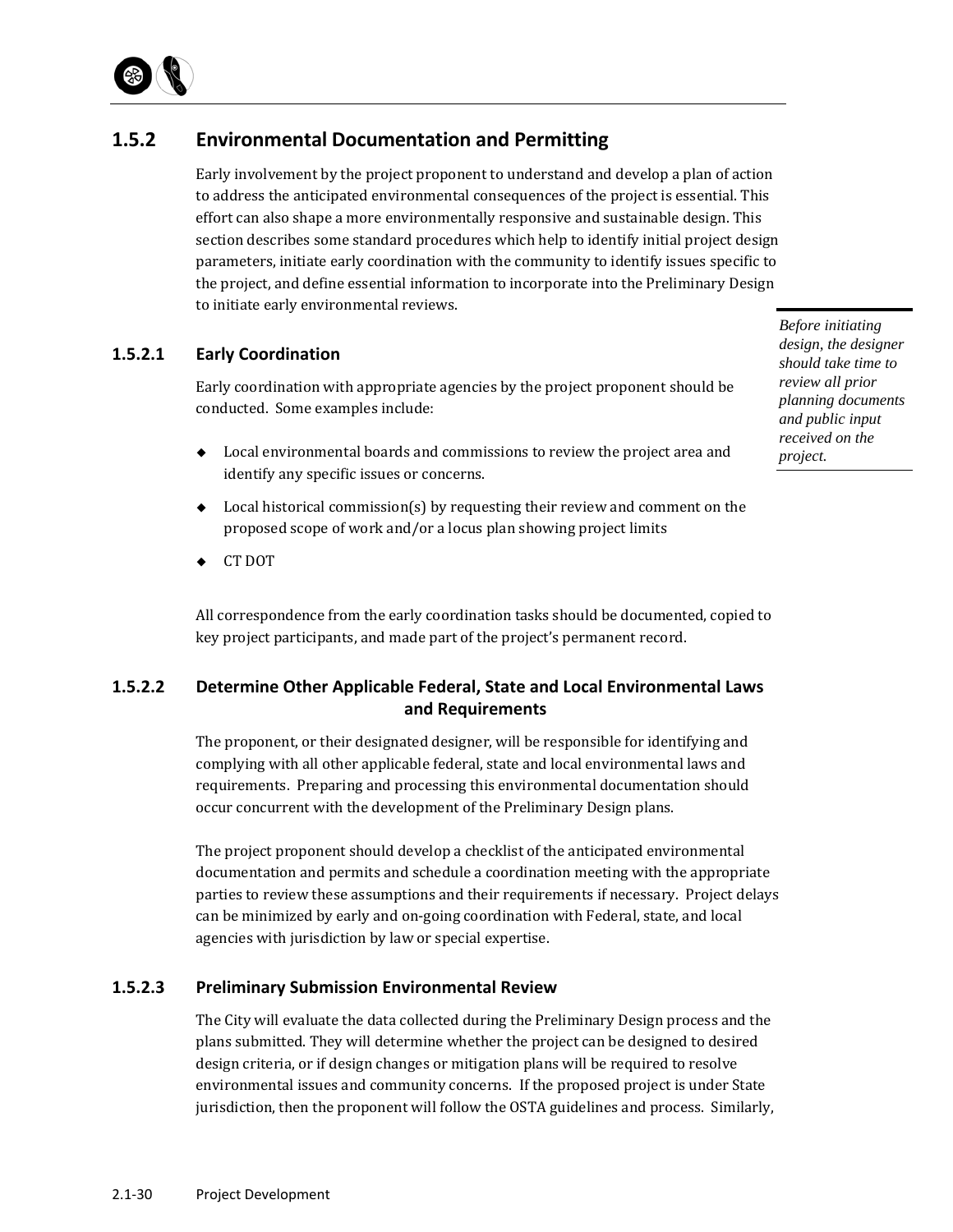if the proposed project is under FHWA jurisdiction, then the proponent will follow their process. 

#### **1.5.2.4 Define and Initiate Permit Process**

Environmental clearances and permits should be secured as early on in the design process as is practicable. When used in this Plan, the term "Permit Process" refers to any process or regulatory program that involves obtaining a permit or some other type of sign-off from a federal, state, or local agency.

Identification of applicable permits is completed prior to the Preliminary Design Submission. Initial coordination, data gathering continues throughout the design process. Formal submission of applications to regulatory agencies should be done as soon as the required information is available, but no later than the Final Design Submission. The project proponent is responsible for obtaining all required permits, but may receive support from other parties.

#### **1.5.2.5 Complete Permit Processes**

During the period from Preliminary but no later than Final Design, the designer should complete and submit all necessary forms or applications to the appropriate agencies for the required permits.

#### **1.5.3 Project Design**

There are generally three major phases of design, including:

- ◆ Preliminary Design
- Final Design
- Plans, Specifications, and Estimate (PS&E)

As the project moves into design, the project defined in the Project Planning phase is developed in more detail and design documents for the project are produced. It is imperative that the designer is knowledgeable about the context of the project, about the issues raised during planning, and about the desires of the community, the City, and the regulatory agencies concerning project implementation prior to initiating the design. The design process should comply with City requirements and/or State and Federal requirements if applicable.

## **1.5.4 Right‐of‐Way**

Layout plans, descriptions, and orders of taking are required to establish highway right of way for all projects which involve land acquisitions. All proposed layouts must be accurately computed.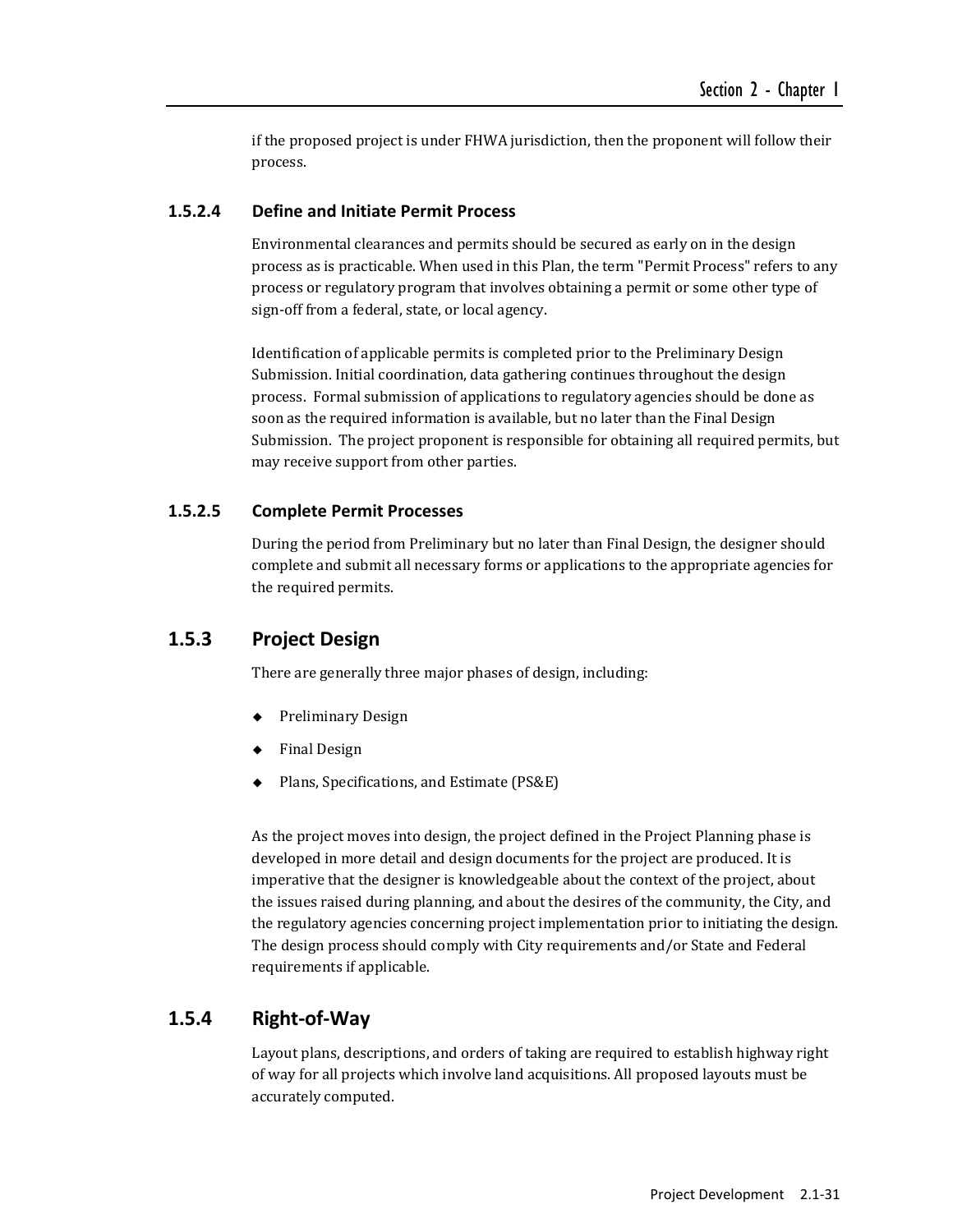

The process for acquiring right of way or easements needs to be progressed as the design progresses.

#### **1.5.4.1 Preliminary Right‐of‐Way Plans (Preliminary Design)**

When land acquisition or easements are involved, the designer should identify existing and proposed layout (locations) lines, easements, property lines, corner markings, names of property owners, access points, and the dimensions and areas of estimated takings and easements as part of the Preliminary Design.

#### **1.5.4.2** *Preliminary Right‐of‐Way Plans (Final Design)*

The designer will confirm the acquisitions in the Preliminary ROW submittal are adequate for the Final Design, or provide revised ROW Plans. ROW acquisition information should be posted on the preliminary ROW plan by the designer when the designer obtains the information.

#### **1.5.4.3 Final Right‐of‐Way Plans (PS&E Design)**

After the Layout or Taking documents are recorded, the preliminary ROW plan will become the final ROW plan.

#### *Finalize Layout Plans and Order of Taking*

As soon as feasible after the Final Design project approval, Layout Plans and the Order of Taking are finalized by the designer.

## **1.5.5 Completion of Environmental Permitting/Design/Right‐of‐Way Process**

The conditions under which the project design and environmental permitting are complete and approved is when all documents necessary to publish the bid documents are complete. In addition to ensuring completeness of the design and right-of-way process, the proponent needs to ensure that all necessary environmental permits and clearances are complete.

#### **Step IV Outcomes**

A designed and permitted project ready for construction.

# **1.6 Step V: Procurement**

Once a design is complete, the project is organized within a construction contract, and an open invitation to bidders is published following applicable City, State, and Federal procurement procedures.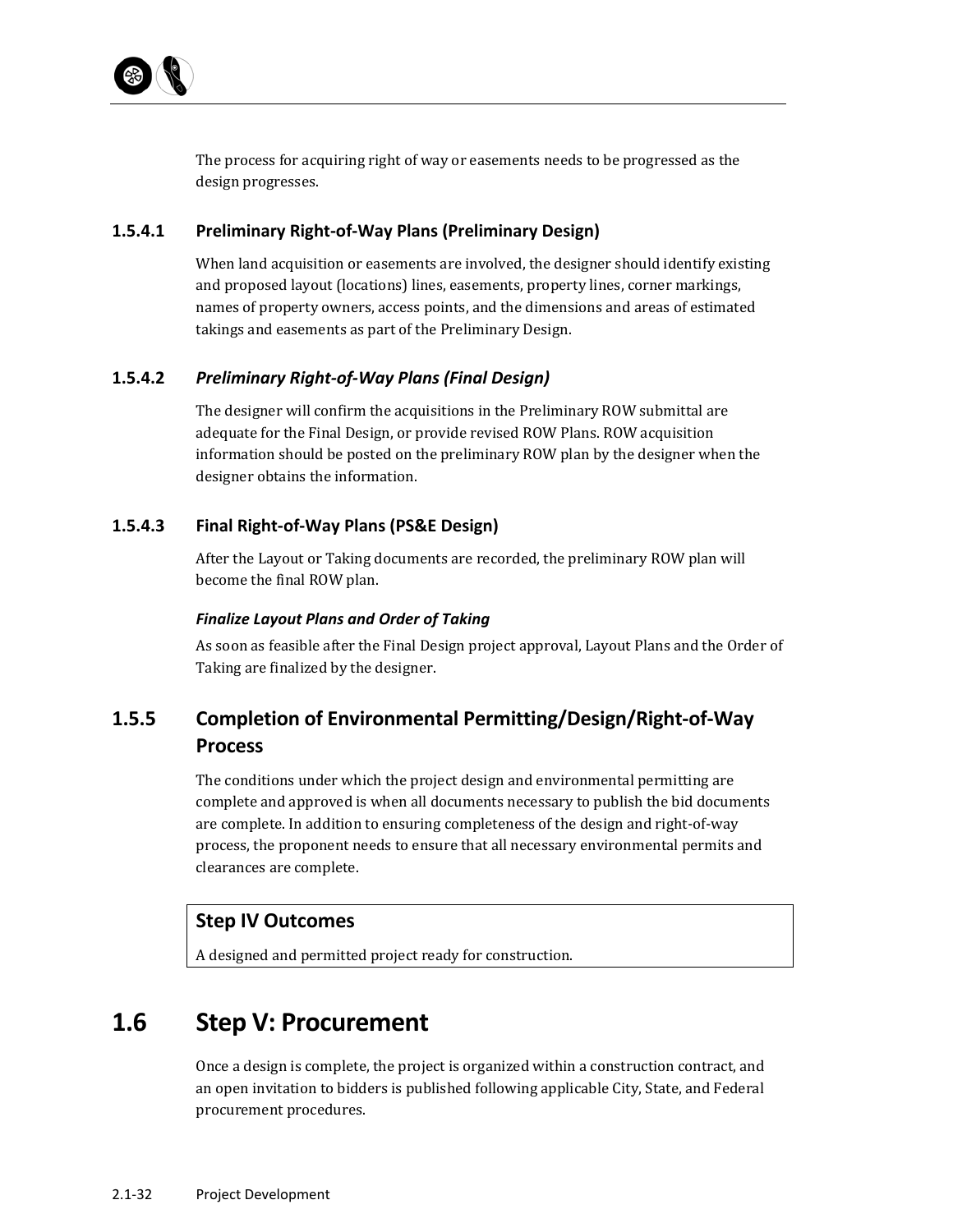## **1.7 Step VI: Construction**

After a construction contract is awarded, the proponent and the contractor will need to develop a construction management plan. The permitting agencies, local authorities, and affected members of the general public need to be informed of the plan. These entities should also be notified as changes in construction areas and activities occur throughout the project.

## **1.7.1 Public Participation During Construction**

Before construction activities begin, the proponent and construction manager must determine the appropriate type of public notification and participation needed. Different projects result in different types of disruption to transportation and other nearby activities. For simple projects, including resurfacing, a minimal degree of public participation may be needed. For these types of projects, the proponent should, at a minimum, notify abutters of the impending construction activity.

For complex projects, the proponent may need to schedule a construction management plan meeting with abutters and other project participants (local boards, interest groups, business associations, etc.). At this meeting, the proponent can describe the types of construction activity needed, construction phasing, and durations. Issues and concerns associated with the construction period can be identified and adjustments made to the construction management program to minimize community impacts as a result.

## **1.7.2 Construction Management and Monitoring**

Careful management and monitoring of construction activities is necessary for most projects to ensure that quality standards are maintained, environmental commitments honored, and community expectations are met.

## **1.8 Step VII: Project Assessment**

Project Assessment can be used as a tool to further improve the project development and delivery processes. Although completion of this process will depend upon the proponent, three important pieces of information can be gathered through this brief, informal process. These include:

- Constituent input into project development process:
	- $\div$  Were the proponent's expectations for guidance, review, and feedback met?
	- $\div$  Was the project timeline reasonable?
	- $\cdot$  Was the public outreach program for the project appropriate and effective?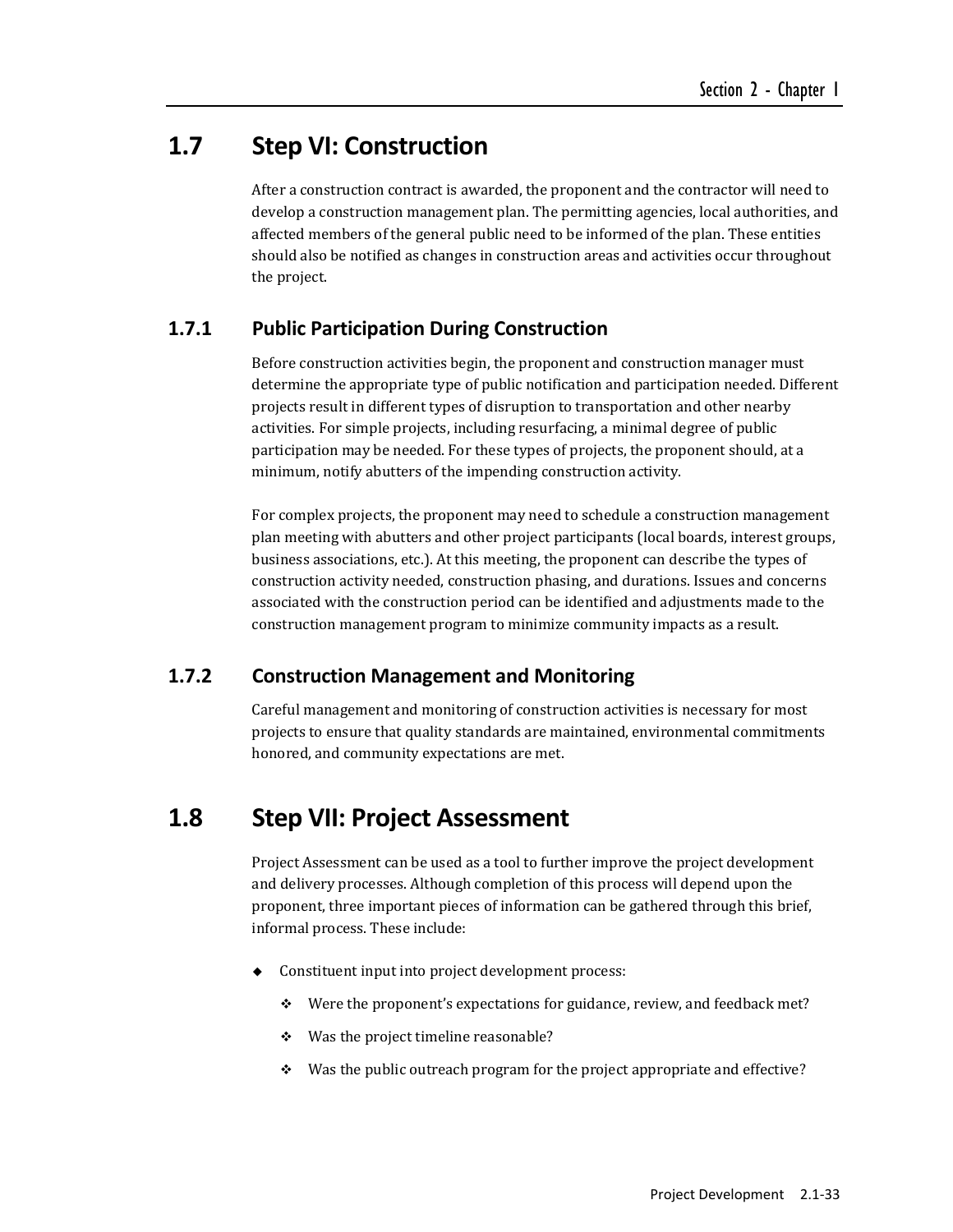

- $\div$  Were community concerns about the project addressed and community comments incorporated into the planning and design processes?
- $\div$  Were appropriate design controls selected for determining the design outcome?
- $\div$  Was the project construction effectively managed so that community impacts were minimized?
- Constituent review of the project design elements
	- $\div$  Was the project need addressed?
	- $\cdot$  Is the resulting project consistent with its context?
	- $\cdot$  What specific design elements are judged to be successful and recommended for future projects?
	- $\cdot$  What specific design elements are judged to be unsuccessful and should be reconsidered, and why?
- ◆ Follow-up of Punch List items
- Are there project elements that still need to be completed?
- $\blacklozenge$  Has the project resulted in any situations requiring follow-up or adjustment to meet the original or newly-created project needs?

## **1.8.1 Public Outreach**

Public outreach is anticipated throughout the project development process to ensure that the project continues to meet its intended purpose, benefits from input and feedback from interested citizens, local and regional groups, and elected officials, and maintains strong support. Public outreach is integrated into every step of the project development process defined in this chapter. This active participation will ensure a role for the public to help shape the project that emerges from the process. It is particularly important to provide opportunities for public outreach early in project planning.

#### **1.8.1.1 Identify Project Constituents**

Early in the project development process, the proponent should consider the public support for the project and the constituency that it serves. Project constituents are groups and individuals that are involved in, have an interest in, or are affected by a proposed project. They can either be formal participants in the process, or can be represented by other participants in the process. Different types of projects involve different constituents, and different levels of planning and review. Project constituents include some or all of the following entities:

- Federal Highway Administration (FHWA)
- Connecticut Department of Transportation (CT DOT)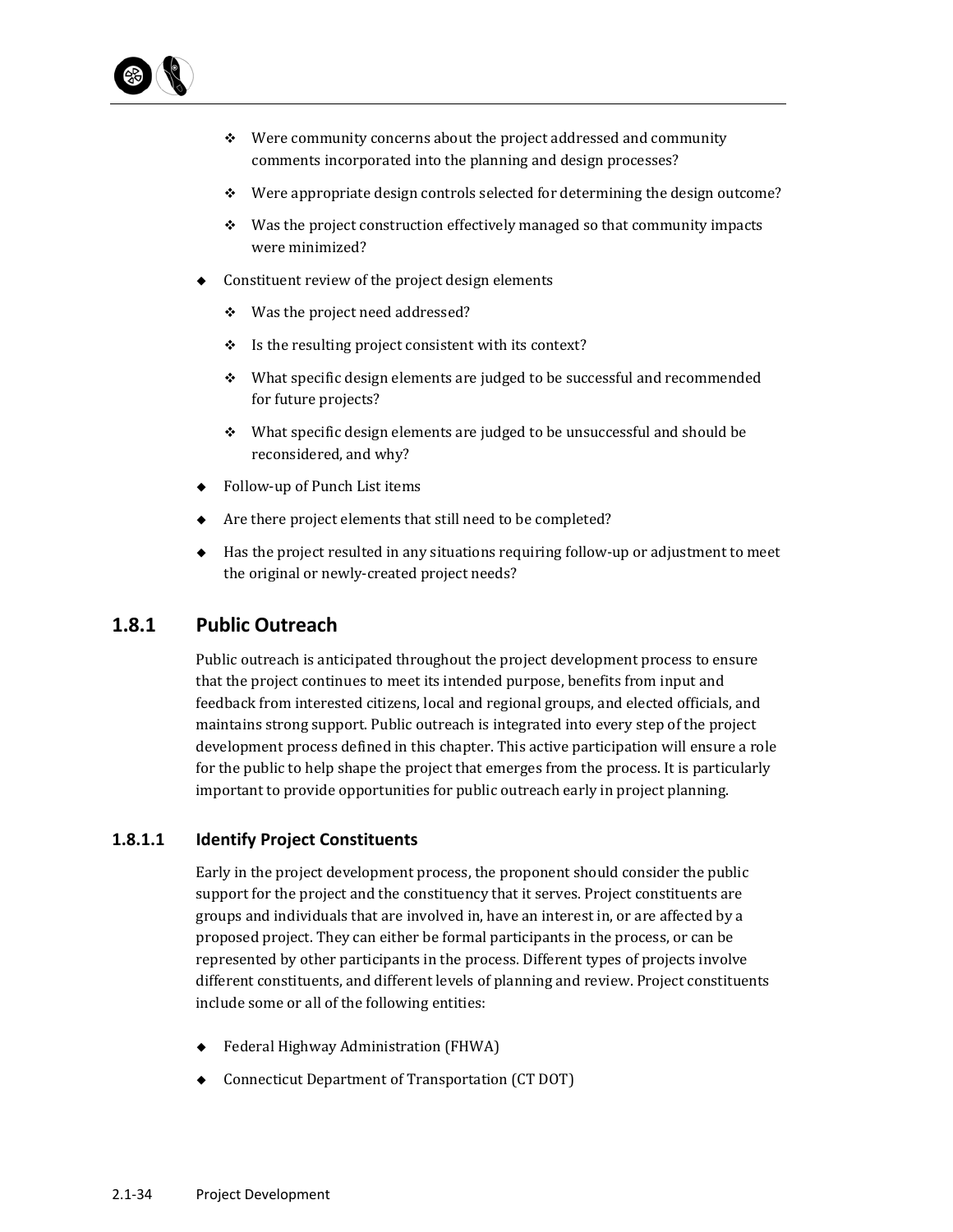- ◆ Metropolitan Planning Organizations
- Regional Planning Agencies (e.g. Southwestern Regional Planning Agency SWRPA)
- Regional Transit Authorities (e.g. Norwalk Transit District, Metro North Rail)
- Transportation Providers (e.g Merritt 7 Shuttle)
- ◆ State and Federal Regulatory Agencies
- National Park Service
- U.S. Coast Guard
- Other State Authorities
- Elected Officials, Public Works Departments, Local Boards, and Commissions, including Conservation Commission
- $\blacklozenge$  Facility users (commuters, residents, visitors by all modes)
- $\leftrightarrow$  Neighbors and citizen groups
- $\blacklozenge$  Regional Independent Living Center(s)
- ◆ Advocacy and interest groups (such as local pedestrian or bicycling committees, trucking associations, preservation groups, etc.)
- $\leftarrow$  Private area businesses
- $\triangleleft$  Local emergency responders
- $\blacklozenge$  Utilities (including railroads)
- Regional watershed or river management councils

At a minimum, the proponent should contact the appropriate local planning and public works staff, planning commission chair, conservation commission chair, select board chair, and major local property owners in the vicinity of the project area to help determine initial concerns and issues. The proponent should confer with City officials to determine which property owners may have legitimate issues that should be addressed by the project. This effort will help identify important local groups such as neighborhood associations, business associations, historical societies, recreation and open space committees, transportation providers, and others who should be informed of the project. It is better to be as inclusive as possible early in the Project Development Process to allow the public to participate and be afforded an opportunity to contribute to the decision-making process for the project. (It should also be made clear to all those attending how comments will be treated and how any expected follow-up will be handled). 

Identifying the likely parties that may have interest in the project at the beginning of the project development process helps the project proponent tailor the public outreach program appropriately. The project proponent should define a public participation plan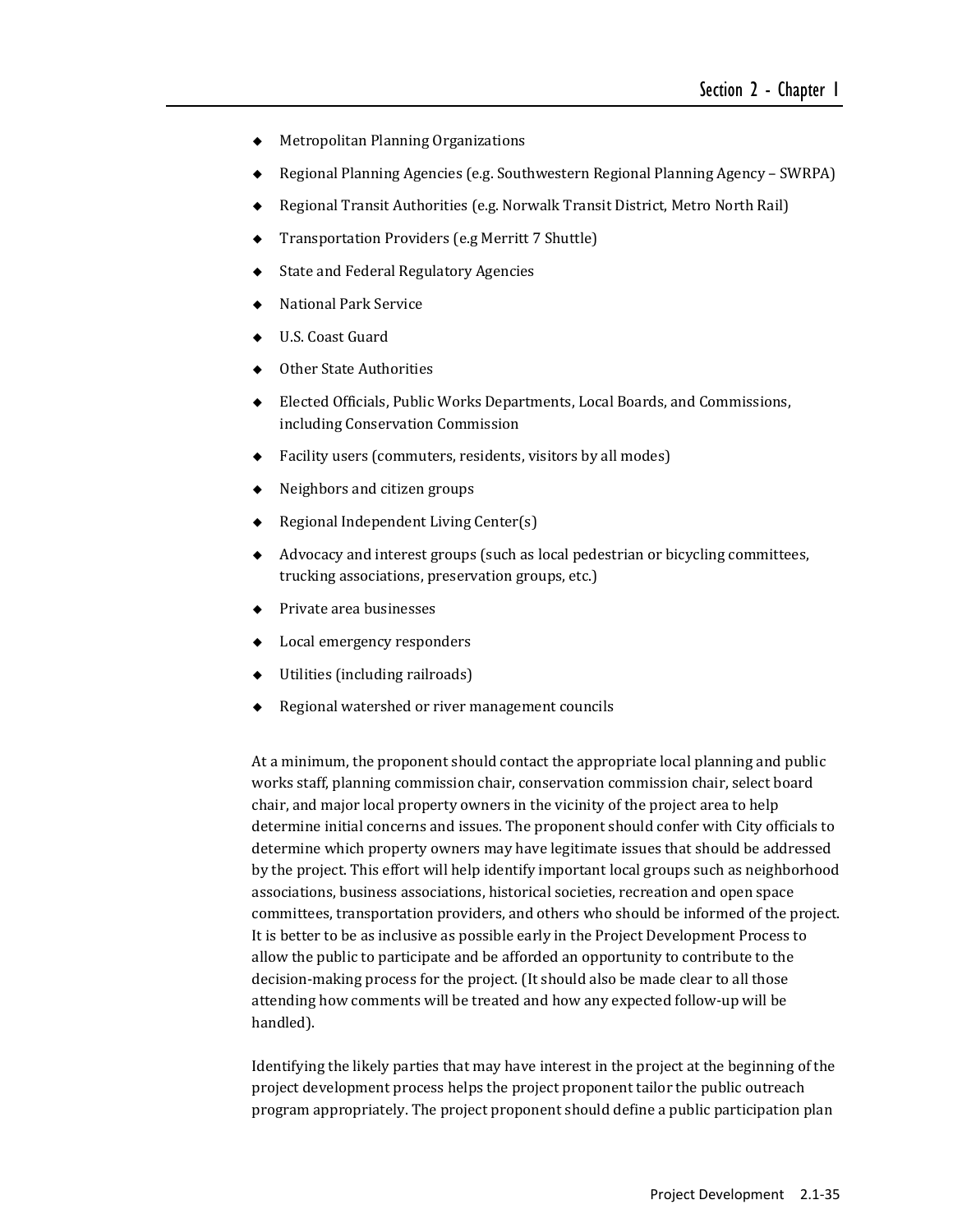

at the outset of each step of the project development process. Tools available for this outreach are described in Section 1.9.3.

#### **1.8.1.2 Public Outreach Approach**

The level of interest and role of the public varies widely by project type and complexity. Different types of projects are likely to elicit different levels of community, resource agency, and local board interest. These project types are grouped into system preservation projects, and system improvement or expansion projects with guidance provided on the appropriate level of public outreach, as explained further in the following paragraphs.

The project proponent should carefully consider the best-suited approach to public outreach, depending upon the complexity of the project. Some general approaches to increase awareness of a project and solicit input are described below:

- ◆ **Notification of Abutters** Project proponents for all projects, other than routine maintenance, should, at a minimum, notify abutters of the construction program anticipated and its potential impacts to property and/or operations. This can be informally done through neighborhood flyers or posters, through newspaper notices, or more formally done by certified mail.
- ◆ **Notification of Utilities** Project proponents should notify utilities of the construction program anticipated and its potential impacts to their services or operations. It is important to notify utilities even for routine resurfacing and rehabilitation projects to coordinate any planned utility work. This is especially true for an overlay, since pavement life is shortened considerably following a utility cut.
- ◆ **Community Notification** As projects become more complex, disruptive, and of longer duration, notification should be made to the community as a whole using the public outreach tools discussed in the next section. This community notification helps to increase knowledge of the project and its potential construction-related impacts. Beyond simple notification, the proponent should actively involve abutters, specific local interest groups, and utilities to get a good cross-section of people to participate.
- ◆ Early **Involvement of Local Boards and Commissions** The proponent should consider involving local boards and commissions at the outset of the project. This involvement can help the proponent identify issues the project is likely to face and can help the proponent gauge the type of additional outreach activities that may be most appropriate if the project proceeds. Outreach to local boards and commissions can also be helpful for complex maintenance and resurfacing projects. It is safer to notify all City departments/ boards of a project's scope before much design work is started to minimize later concerns or needs for project changes.
- ◆ **Early Local Issues Meeting** An early local issues meeting is important for projects where transportation facilities are being substantially modified, expanded,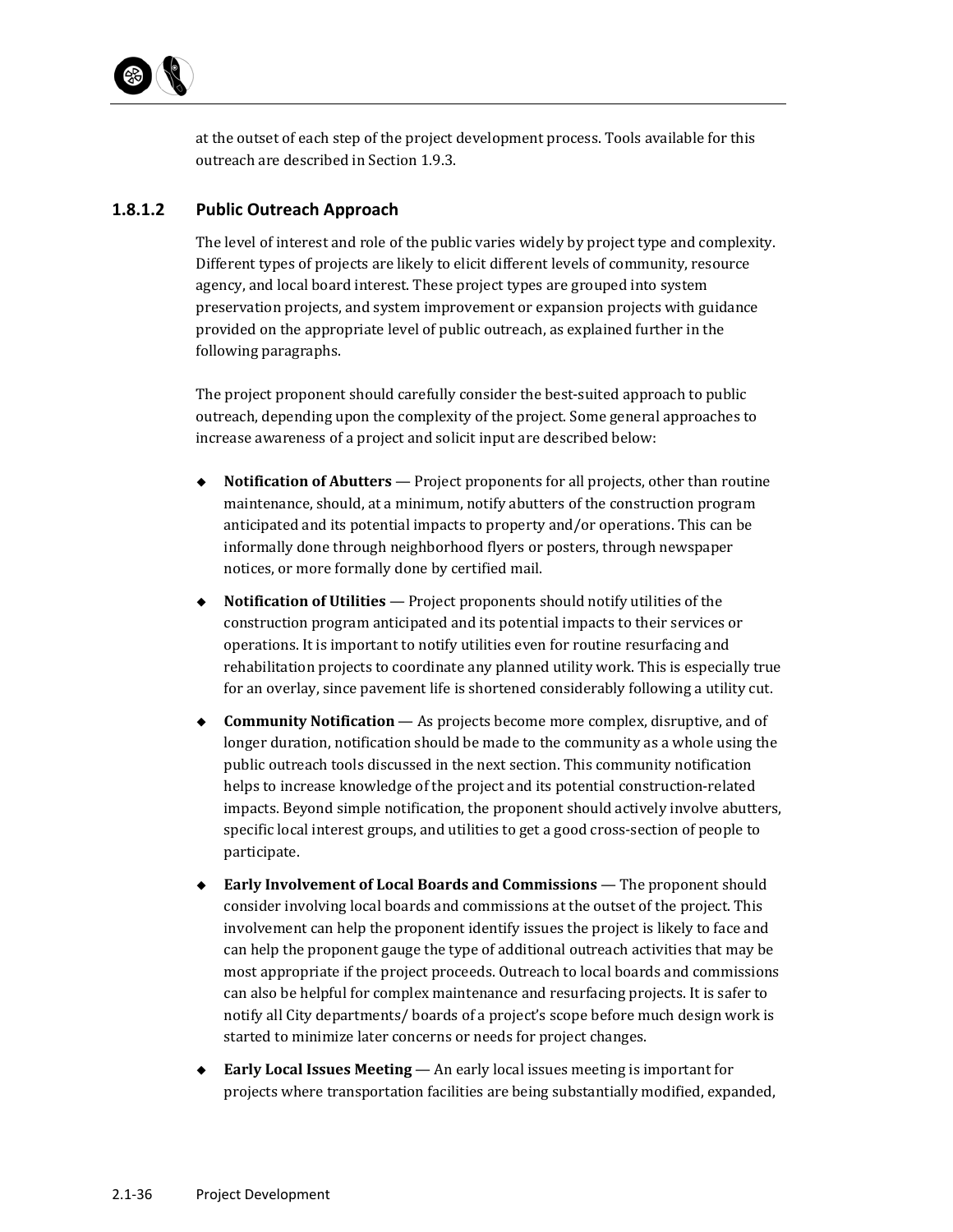or replaced. It is recommended that this meeting be widely advertised, as discussed below. This meeting provides a forum for project constituents to make their concerns known before a course of action is determined. For straightforward projects, this early local meeting, coupled with later opportunities for public hearings during design and permitting, may be sufficient. For more complex projects, several early local issues meetings may be necessary.

- **Public Forums or Hearings at Several Stages of Planning and Design** — As project complexity continues to increase, the public participation should include several opportunities for public involvement during the planning and design phases in addition to the early local issues meeting described above. Targeted mailings can be used to generate interest and ensure that concerned parties are contacted. Key milestones where public involvement is especially important include alternatives analysis during the planning process, at key design milestones, or if the project elements change substantially due to increasing refinement of the design. Detailed meeting minutes are recommended for each session.
- **Active Communication about Project Progress** In addition to interactive public forums, active communication about project progress is helpful for maintaining consensus and keeping project constituents informed about the project status. Several additional tools for communicating project progress are highlighted in the following section.
- **Formation of an Advisory Task Force** An advisory task force of project constituents can be particularly helpful for maintaining involvement from a consistent group of individuals, representing a cross-section of interests in the project. This formalized type of public outreach is generally reserved for more complex projects with a wide range of alternatives, benefits and potential impacts. In almost all cases, formation of an advisory task force does not replace the need for the other public outreach approaches described above. Typically, task forces are advisory bodies that offer input to the process and suggest recommendations.

#### **1.8.1.3 Public Outreach Tools**

There are many aspects of public outreach associated with transportation projects including: 

- $\bullet$  Informing constituents of a potential project;
- Active participation of project constituents in planning and design;
- Formalized public meetings and hearings; and
- Communication about the progress of a project

Within each of these aspects, there are various outreach tools available which serve different purposes and target different audiences. These tools are applicable throughout the project development process.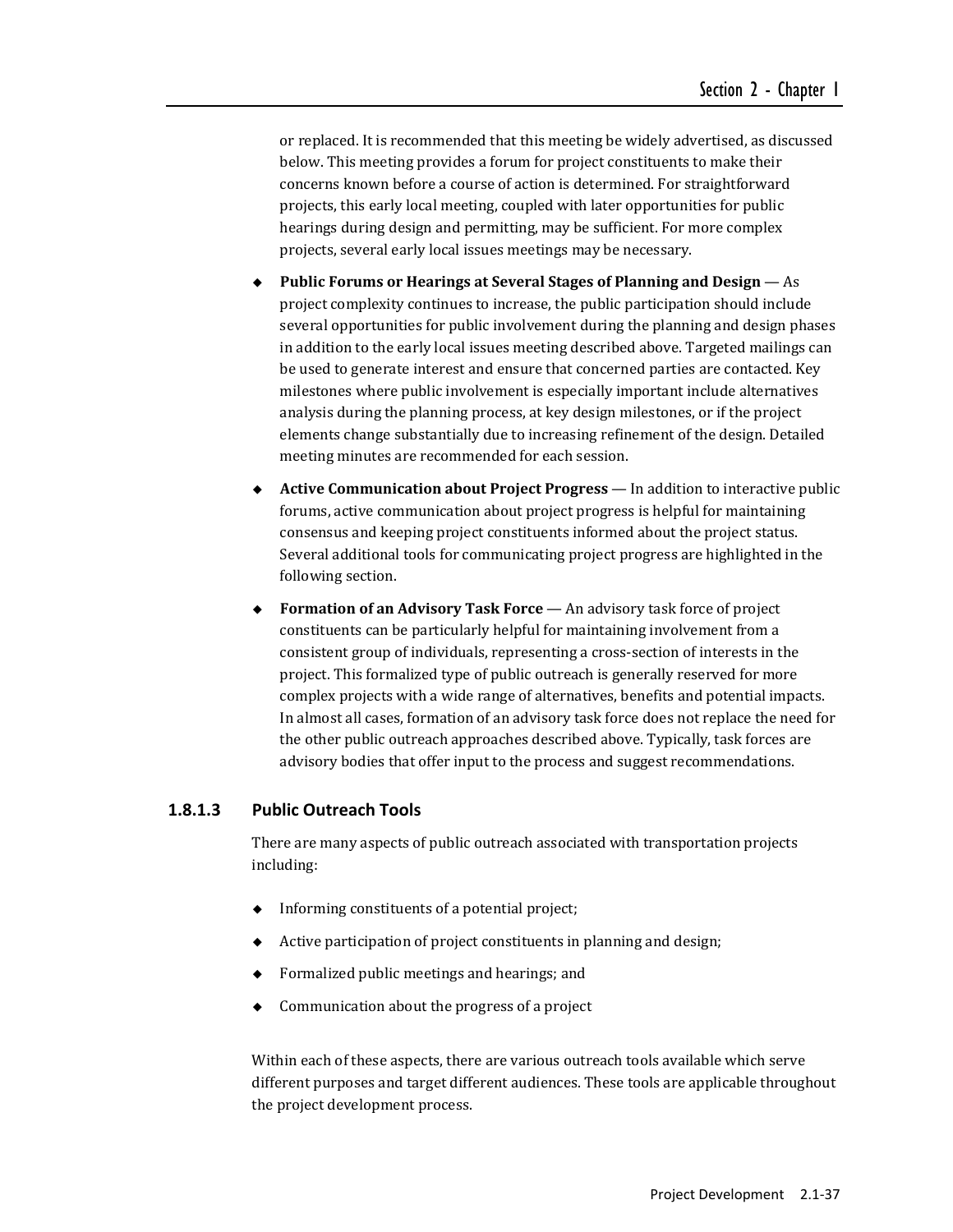

The first stage in public outreach is to make people aware of a potential project. Legal notices alone are ineffective at informing the community about upcoming project meetings. The project proponent should consider additional ways to communicate the opportunity to participate in the transportation project development process, such as:

- $\bullet$  Local newspaper articles or editorial letters
- Notices to local boards, committees, and local advocacy groups
- $\blacklozenge$  Posters at civic buildings or churches, or in neighborhoods
- $\blacklozenge$  Local cable television community event calendars
- $\blacklozenge$  A community website posting or community-wide mailing
- $\bullet$  Press releases to media outlets
- A community-wide meeting notice or newsletter mailing (or email)
- $\leftarrow$  Flyers to project abutters

Note that there are some public hearings, or opportunities for public hearings, that are required to be held for legal reasons. For example, the FHWA requires Public Hearings for Federal-Aid highway projects as part of a process that also encourages a variety of citizen involvement techniques such as informal public meetings, briefings, and workshops. Public hearings are legally recognized formal meetings held at particular stages of the project development process. Some environmental or resource agency permits or clearance processes also require public hearings.

All public meetings and hearings should be held in facilities that are fully accessible for people with disabilities, and notices about these meetings should use the International Symbol of Accessibility to indicate that the location is accessible. Handout materials available in alternative formats—Braille, large print, and/or audio cassette—as well as other accommodations (sign language interpreters, CART reporters, etc.) should be indicated in the meeting notices along with specifically how to request these accommodations. 

Formal environmental and design hearings are sometimes ineffective in eliciting community concerns and addressing individual issues. Other ways to communicate with those interested in or affected by projects include:

- ◆ **Public Meetings** informal gatherings of designers, officials, and local citizens to share and discuss proposed actions. These meetings provide an opportunity for informal, less structured conversations about a project, the design elements, and its potential benefits and impacts.
- ◆ **Open Houses** —mechanisms for interested parties to gather more detailed information on a project. Open houses facilitate the discussion of particular details